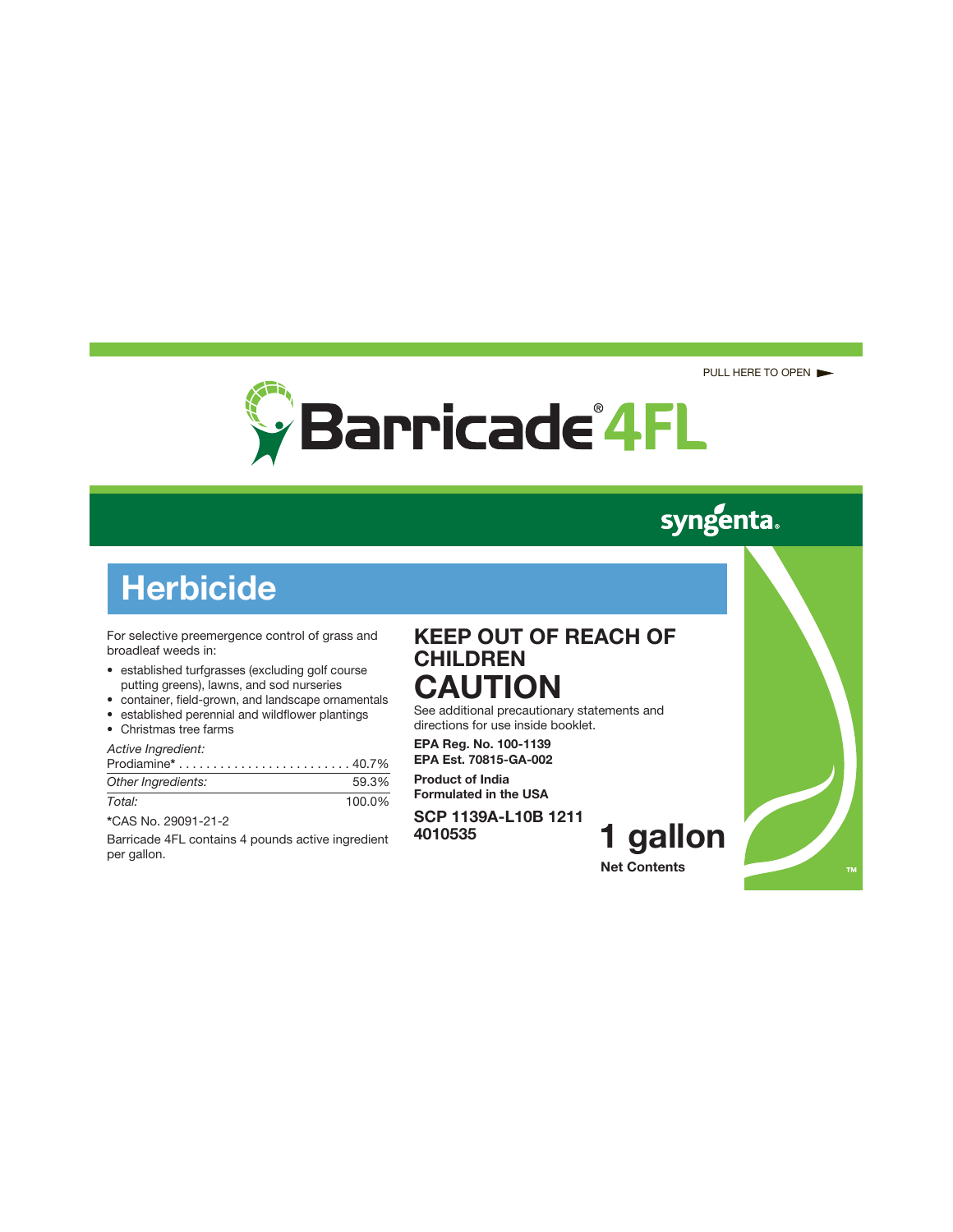|                                                                                                                                                                                    | <b>FIRST AID</b>                                                                                                                                                                                                                                                                                 |  |  |  |
|------------------------------------------------------------------------------------------------------------------------------------------------------------------------------------|--------------------------------------------------------------------------------------------------------------------------------------------------------------------------------------------------------------------------------------------------------------------------------------------------|--|--|--|
| If swallowed                                                                                                                                                                       | • Call a poison control center or doctor immediately for treatment advice.<br>Have person sip a glass of water if able to swallow.<br>Do not induce vomiting unless told to do so by a poison control center or doctor.<br>Do not give anything by mouth to an unconscious or convulsing person. |  |  |  |
| If in eyes                                                                                                                                                                         | Hold eye open and rinse slowly and gently with water for 15-20 minutes.<br>$\bullet$<br>Remove contact lenses, if present, after the first 5 minutes, then continue rinsing eye.<br>Call a poison control center or doctor for treatment advice.                                                 |  |  |  |
| If inhaled                                                                                                                                                                         | Move person to fresh air.<br>$\bullet$<br>If person is not breathing, call 911 or an ambulance, then give artificial respiration, preferably mouth-to-mouth,<br>if possible.<br>Call a poison control center or doctor for treatment advice.                                                     |  |  |  |
| If on skin or<br>clothing                                                                                                                                                          | • Take off contaminated clothing.<br>Rinse skin immediately with plenty of water for 15-20 minutes.<br>$\bullet$<br>Call a poison control center or doctor for treatment advice.                                                                                                                 |  |  |  |
|                                                                                                                                                                                    | Have the product container or label with you when calling a poison control center or doctor, or going for treatment.                                                                                                                                                                             |  |  |  |
| <b>HOT LINE NUMBER</b><br>For 24 Hour Medical Emergency Assistance (Human or Animal) or<br>Chemical Emergency Assistance (Spill, Leak, Fire, or Accident)<br>Cal<br>1-800-888-8372 |                                                                                                                                                                                                                                                                                                  |  |  |  |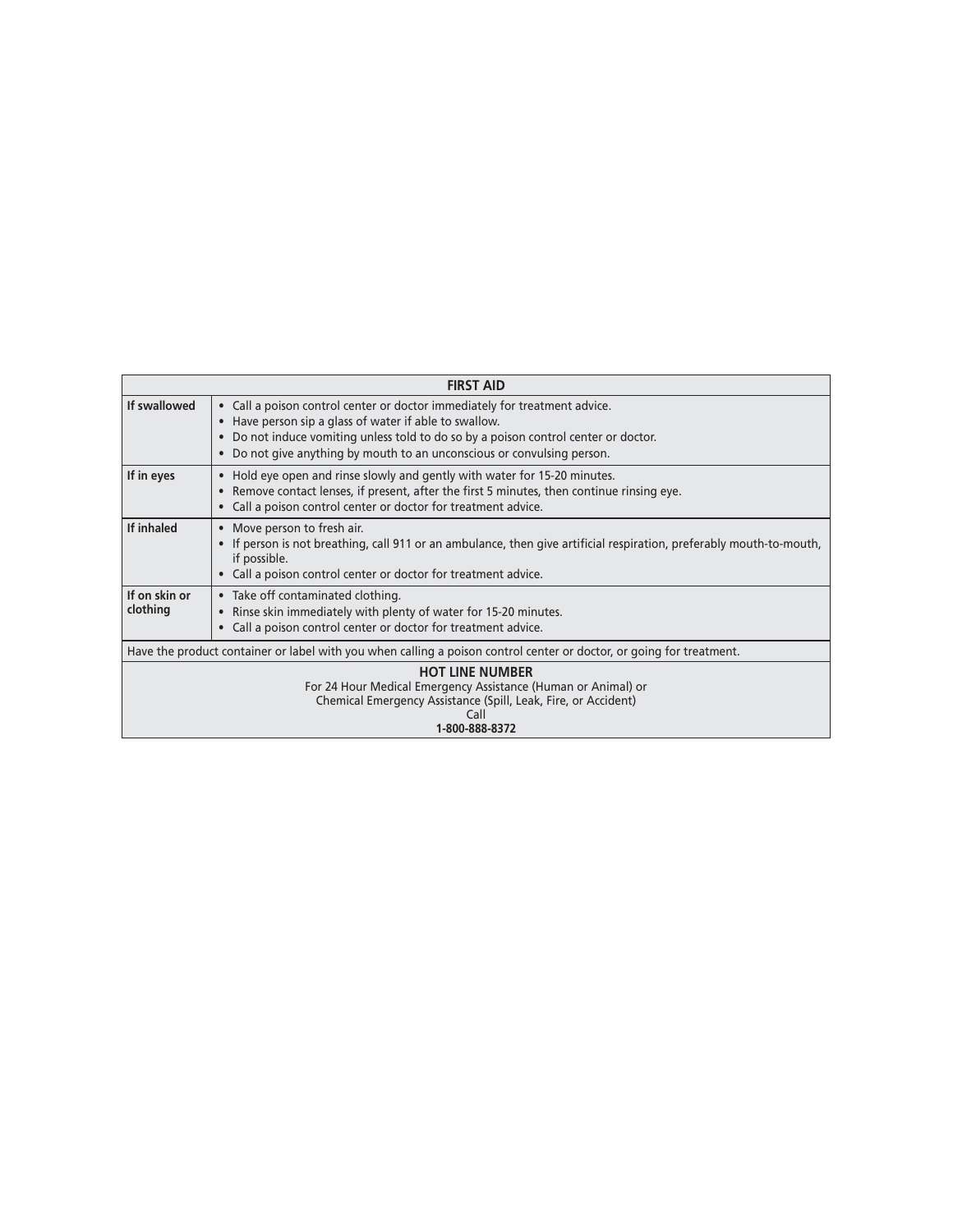## **PRECAUTIONARY STATEMENTS**

### **Hazards to Humans and Domestic Animals**

#### **CAUTION**

May be harmful if swallowed, absorbed through skin, or inhaled. Avoid breathing vapor. Avoid contact with skin, eyes, or clothing. Prolonged or frequently repeated skin contact may cause allergic reactions in some individuals. Wash thoroughly with soap and water after handling. Remove contaminated clothing and wash clothing before reuse.

#### **Personal Protective Equipment**

#### **WPS Uses:**

Applicators, mixers, loaders, and other handlers who handle this pesticide for any use covered by the Worker Protection Standard (40 CFR part 170) - in general, agricultural-plant uses are covered – must wear:

- Long-sleeved shirt and long pants
- Shoes plus socks

Follow manufacturer's instructions for cleaning/maintaining PPE. If no such instructions for washables exist, use detergent and hot water. Keep and wash PPE separately from other laundry.

#### **Engineering Control Statements**

When handlers use closed systems or enclosed cabs in a manner that meets the requirements listed in the Worker Protection Standard (WPS) for agricultural pesticides [40 CFR 170.240 (d)(4-6)], the handler PPE requirements may be reduced or modified as specified in the WPS.

**IMPORTANT:** When reduced PPE is worn because a closed system is being used, handlers must be provided with all of the PPE specified above for applicators and other handlers, and have such PPE immediately available for use in an emergency, such as a spill or equipment breakdown.

### **User Safety Recommendations**

**Users should:**

- Wash hands before eating, drinking, chewing gum, using tobacco or using the toilet.
- Remove clothing immediately if pesticide gets inside. Then wash thoroughly and put on clean clothing.
- After handling this product immediately remove PPE, wash yourself thoroughly and change into clean clothing.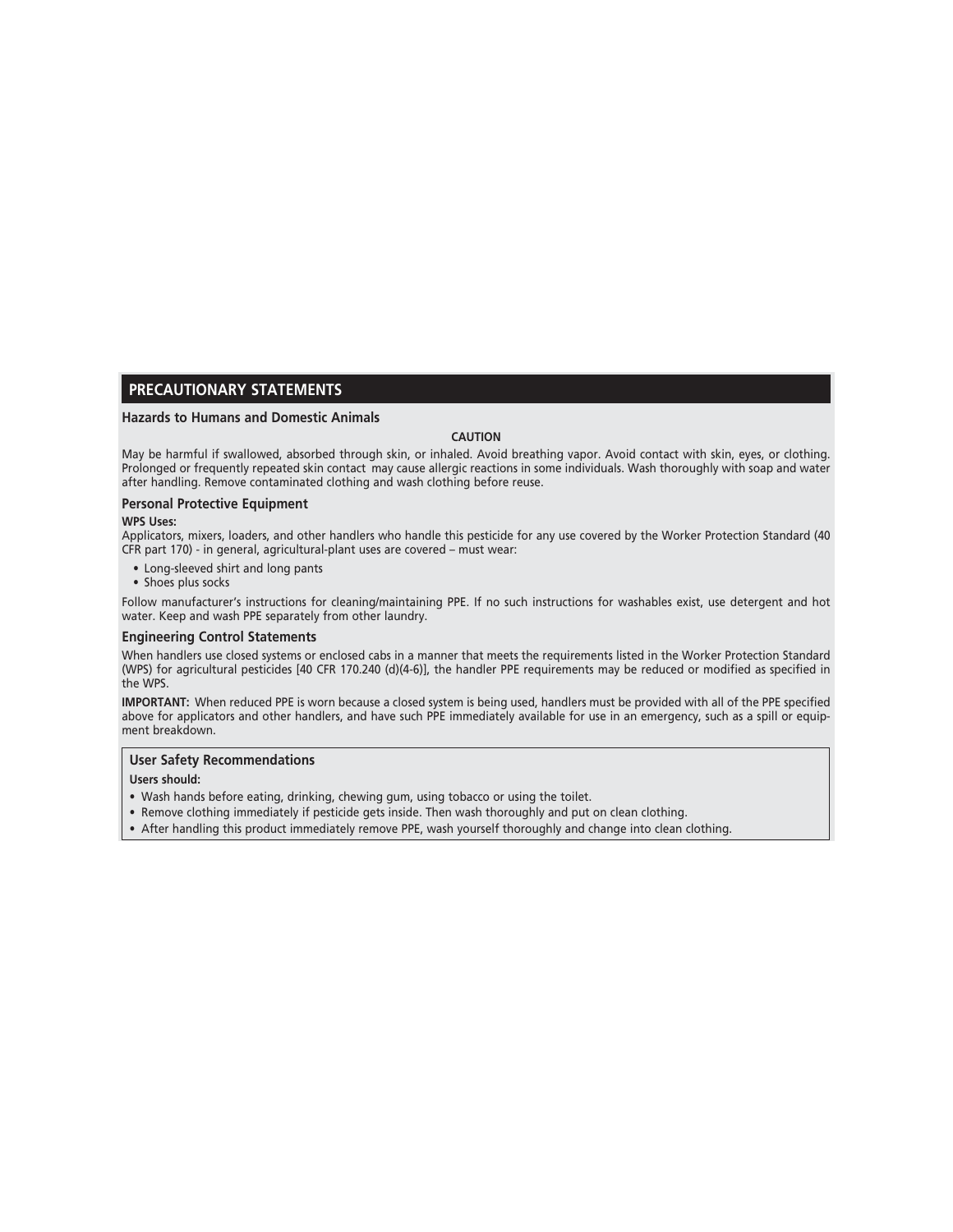## **Environmental Hazards**

This product has low solubility in water. At the limit of solubility, this product is not toxic to fish. However, at concentrations substantially above the level of water solubility, it may be toxic to fish. Do not apply directly to water, to areas where surface water is present, or to intertidal areas below the mean high water mark. Drift and runoff from treated areas may be hazardous to aquatic organisms in adjacent sites. Do not contaminate water when disposing of equipment wash water or rinsate.

## **CONDITIONS OF SALE AND LIMITATION OF WARRANTY AND LIABILITY**

**NOTICE:** Read the entire Directions for Use and Conditions of Sale and Limitation of Warranty and Liability before buying or using this product. If the terms are not acceptable, return the product at once, unopened, and the purchase price will be refunded.

The Directions for Use of this product must be followed carefully. It is impossible to eliminate all risks inherently associated with the use of this product. Crop injury, ineffectiveness or other unintended consequences may result because of such factors as manner of use or application, weather or crop conditions, presence of other materials or other influencing factors in the use of the product, which are beyond the control of SYNGENTA CROP PROTECTION, LLC or Seller. To the extent permitted by applicable law, Buyer and User agree to hold SYNGENTA and Seller harmless for any claims relating to such factors.

SYNGENTA warrants that this product conforms to the chemical description on the label and is reasonably fit for the purposes stated in the Directions for Use, subject to the inherent risks referred to above, when used in accordance with directions under normal use conditions. To the extent permitted by applicable law: (1) this warranty does not extend to the use of the product contrary to label instructions or under conditions not reasonably foreseeable to or beyond the control of Seller or SYNGENTA, and, (2) Buyer and User assume the risk of any such use. To the extent permitted by applicable law, SYNGENTA MAKES NO WARRANTIES OF MERCHANTABILITY OR OF FITNESS FOR A PARTICULAR PURPOSE NOR ANY OTHER EXPRESS OR IMPLIED WARRANTY EXCEPT AS WARRANTED BY THIS LABEL.

To the extent permitted by applicable law, in no event shall SYNGENTA be liable for any incidental, consequential or special damages resulting from the use or handling of this product. **TO THE EXTENT PERMITTED BY APPLICABLE LAW, THE EXCLUSIVE REMEDY OF THE USER OR BUYER, AND THE EXCLUSIVE LIABILITY OF SYNGENTA AND SELLER FOR ANY AND ALL CLAIMS, LOSSES, INJURIES OR DAMAGES (INCLUDING CLAIMS BASED ON BREACH OF WARRANTY, CONTRACT, NEGLIGENCE, TORT, STRICT LIABILITY OR OTHERWISE) RESULTING FROM THE USE OR HANDLING OF THIS PRODUCT, SHALL BE THE RETURN OF THE PURCHASE PRICE OF THE PRODUCT OR, AT THE ELECTION OF SYNGENTA OR SELLER, THE REPLACEMENT OF THE PRODUCT.**

SYNGENTA and Seller offer this product, and Buyer and User accept it, subject to the foregoing Conditions of Sale and Limitation of Warranty and Liability, which may not be modified except by written agreement signed by a duly authorized representative of SYNGENTA.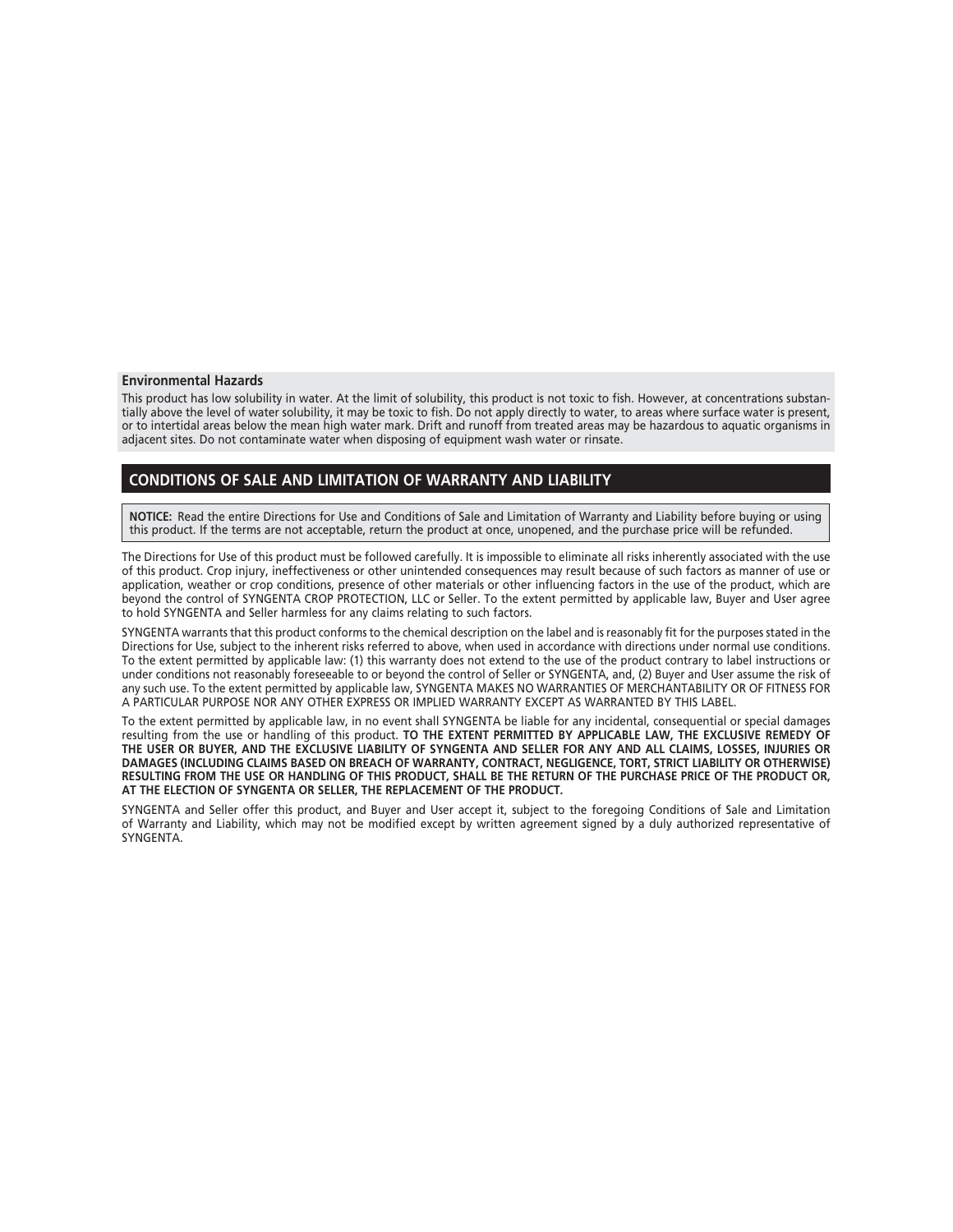## **DIRECTIONS FOR USE**

It is a violation of Federal law to use this product in a manner inconsistent with its labeling.

Do not apply this product in a way that will contact workers or other persons, either directly or through drift. Only protected handlers may be in the area during application. For any requirements specific to your State or Tribe, consult the agency responsible for pesticide regulation.

## **AGRICULTURAL USE REQUIREMENTS**

Use this product only in accordance with its labeling and with the Worker Protection Standard, 40 CFR Part 170. This Standard contains requirements for the protection of agricultural workers on farms, forests, nurseries, and greenhouses, and handlers of agricultural pesticides. It contains requirements for training, decontamination, notification, and emergency assistance. It also contains specific instructions and exceptions pertaining to the statements on this label about personal protective equipment (PPE) and restricted-entry interval. The requirements in this box only apply to uses of this product that are covered by the Worker Protection Standard.

Do not enter or allow worker entry into treated areas during the restricted-entry interval (REI) of 12 hours. Exception: If the product is soil-injected or soil-incorporated, the Worker Protection Standard, under certain circumstances, allows workers to enter the treated area if there will be no contact with anything that has been treated.

PPE required for early entry to treated areas that is permitted under the Worker Protection Standard and that involves contact with anything that has been treated, such as plants, soil, or water is:

**Coveralls** 

- Chemical-resistant gloves such as butyl rubber >14 mils or natural rubber >14 mils or neoprene rubber >14 mils or nitrile rubber >14 mils
- Shoes plus socks

## **NON-AGRICULTURAL USE REQUIREMENTS**

The requirements of this box apply to uses of this product that are **NOT** within the scope of the Worker Protection Standard for agricultural pesticides (40CFR part 170). The "WPS" applies when this product is used to produce agricultural plants on farms, forest or nurseries. Applicators and handlers should wear long-sleeved shirt, long pants, chemical resistant gloves, shoes with socks and protective eyewear. Thoroughly wash face and hands with soap and water after exposure and before eating or smoking. Launder exposed clothing before reuse. Do not allow reentry to treated areas until dust has settled and the turf grass or soil is dry.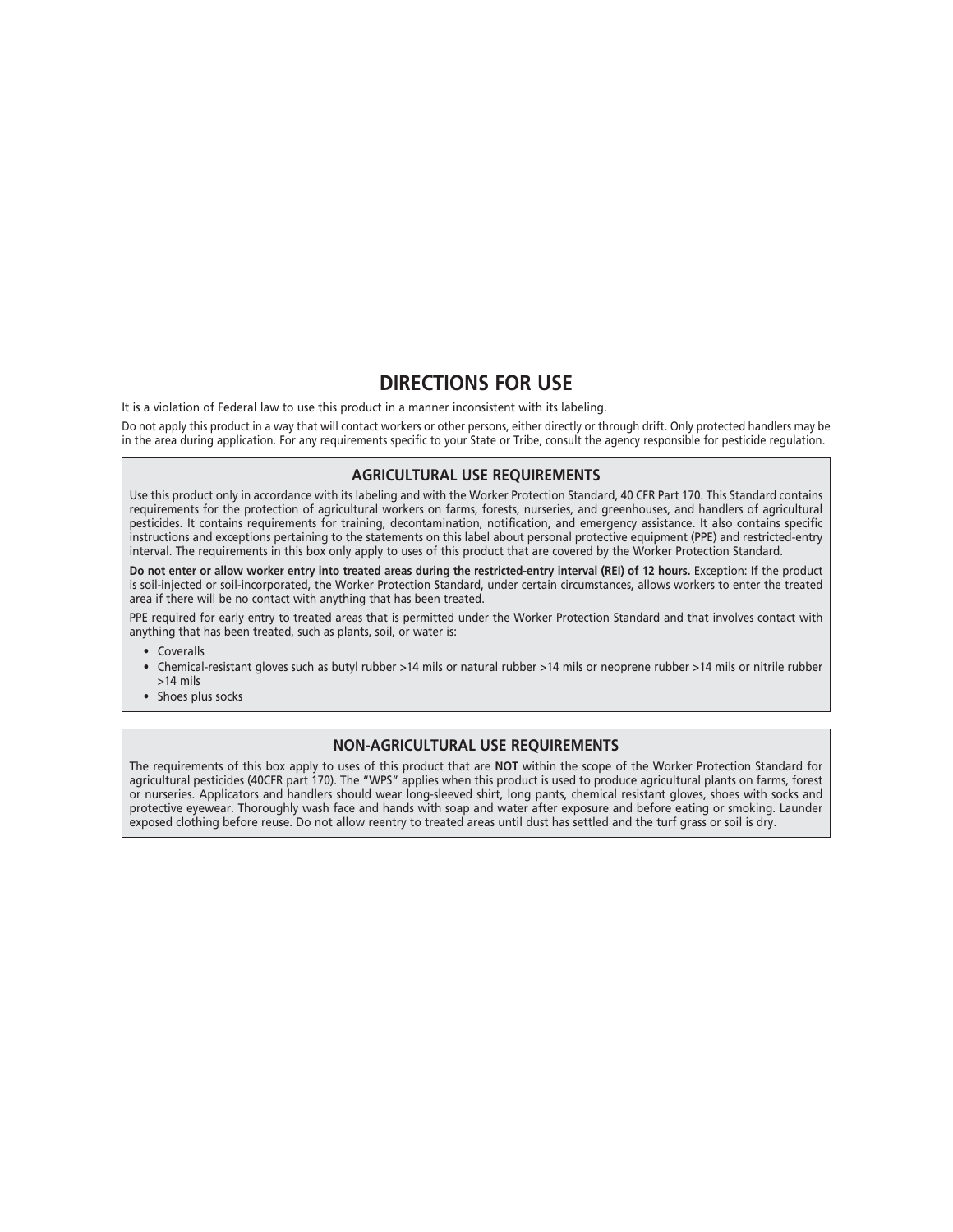## **USE INFORMATION**

## **WHERE TO USE**

Barricade 4FL is a selective preemergence herbicide that provides residual control of many grass and broadleaf weeds in:

- established turfgrasses (excluding golf course putting greens), lawns, and sod nurseries
- container, field-grown, and landscape ornamentals
- established perennial and wildflower plantings
- Christmas tree farms

### **HOW BARRICADE 4FL WORKS**

Barricade 4FL controls susceptible weeds by preventing growth and development of newly germinated weeds. Weed control is most effective when Barricade 4FL is activated by at least 0.5 inch of rainfall or irrigation or shallow incorporation (1-2 inches) before weed seeds germinate and within 14 days following application.

#### **USE PRECAUTIONS AND RESTRICTIONS**

- 1. Do not graze or feed livestock forage cut from areas treated with Barricade 4FL.
- 2. Follow all applicable directions, restrictions, and precautions on the labels of EPA-registered tank-mix partners.
- 3. Do not blend Barricade 4FL onto dry fertilizer or any other granular material.
- 4. **Chemigation:** Do not apply this product through any type of irrigation system unless instructed otherwise in this label.
- 5. Do not apply aerially.
- 6. Do not apply to golf course putting greens.

## **MIXING AND APPLICATION PROCEDURES**

## **MIXING BARRICADE 4FL ALONE**

Barricade 4FL must be mixed thoroughly in the spray tank to ensure uniform application. Follow these steps.

- 1. Fill the spray tank  $1/4$  full with clean water only.
- 2. Start agitation and check to ensure it is working properly.
- 3. For tank mixing instructions, refer to the section "**Mixing Order for Tank Mixtures**."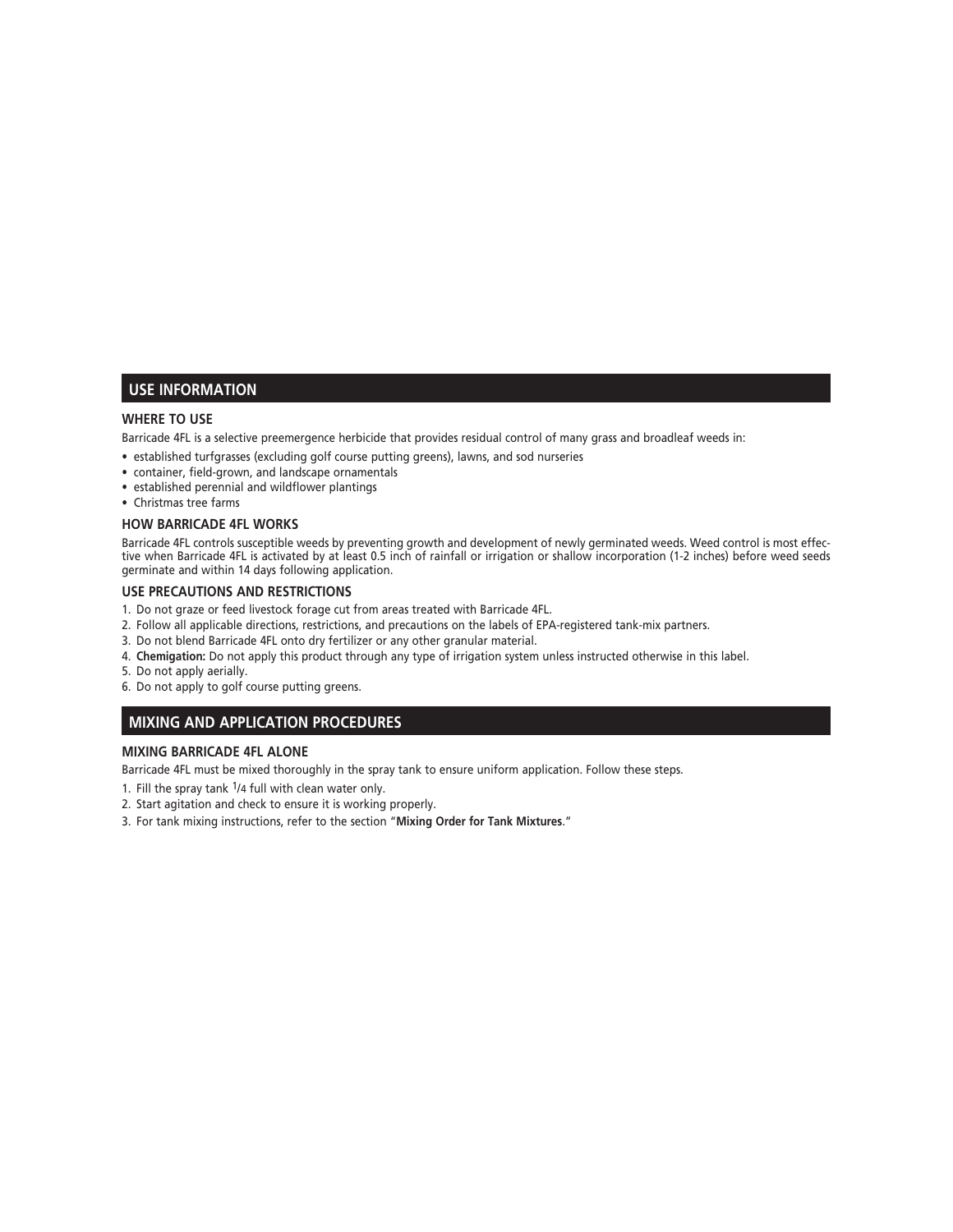- 4. Maintain vigorous agitation in the spray tank before and during the application. This will ensure a well-mixed spray suspension. If Barricade 4FL was mixed with fertilizer in the spray tank, the fertilizer may aid resuspension of Barricade 4FL if agitation is disrupted. However, it is recommended that the entire tank be used before stopping agitation.
- 5. A spray colorant may be used with Barricade 4FL to mark areas as they are treated. This will improve application accuracy by minimizing swath skips and overlaps.
- 6. Thoroughly clean the sprayer after use by flushing the system with water containing a detergent.
- 7. Refer to the **Pesticide Disposal** section of this label for waste disposal. Do not allow spray suspension to dry in the tank.

#### **TANK MIXING BARRICADE 4FL**

Barricade 4FL may be tank mixed with certain other EPA-registered herbicides to provide a broader spectrum of weed control or to control emerged weeds. Refer to the specific directions for use for tank-mix partners, and refer to the label(s) of the individual tank-mix partner(s) for use rate, application timing, weeds controlled, and specific precautions and/or restrictions. Tank mixes are permitted only in states where the tank-mix partner(s) are registered for the application site and the turf and ornamental species listed. When using Barricade 4FL in a tank mixture with other pesticides, follow restrictions and precautions on the labels of the products used.

Before tank mixing pesticides, test compatibility by mixing the products in a small container first. See the **Compatibility Test** section.

#### **COMPATIBILITY TEST**

Before mixing Barricade 4FL with other pesticides in the spray tank, test for compatibility by mixing all components (carrier and pesticide products) in an appropriate container in proportionate quantities. For example, 1 qt. would be 1/100 the volume of a 25 gals./A spray rate. At 1.0 lb./A, the Barricade 4FL rate would be proportional to 6 ml. per quart. Add approximately 1 teaspoon to a quart of water. (See following table.)

|                               | <b>Rate Per</b> |                 |                 |
|-------------------------------|-----------------|-----------------|-----------------|
| <b>Component Formulations</b> | Acre            | $1,000$ sq. ft. | Level Teaspoons |
| Barricade 4FL                 | 21.0 ozs.       | 0.5 oz          | 1.0             |
| Dry Tank-Mix Partners         | $1.0$ lb.       | $0.4$ oz.       | 1.5             |
| Liquid Tank-Mix Partners      | $1.0$ pt.       | $0.4$ oz.       | 0.5             |

#### **Amount of Component to Add to One Quart of Spray Carrier (Assuming Carrier Volume of 25 gals./A)**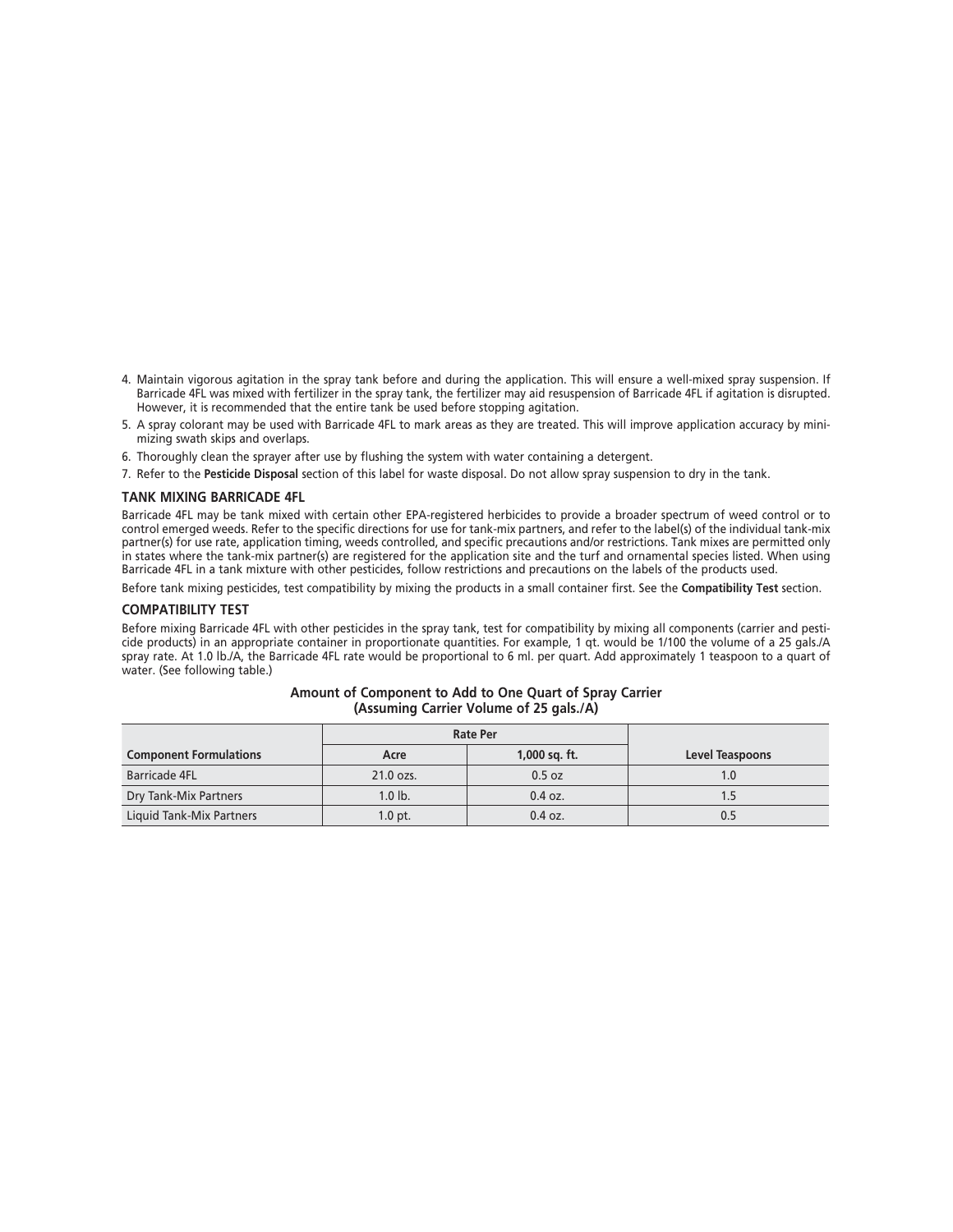If components do not ball-up or form flakes, sludge, gels, oily films, or layers, then the mixture is compatible. Let the mixture stand for 15 minutes. Incompatibility will usually occur within 5 minutes after mixing. If components are not compatible, use a compatibility agent and rerun the test to determine if the mixture is suitable. If the components are still not compatible, do not tank mix.

### **MIXING ORDER FOR TANK MIXTURES**

**Notes:** (1) When mixing Barricade 4FL with other components (carrier and partner pesticide products), allow products to completely dissolve between steps. (2) Maintain agitation throughout mixing and application of the mixture.

#### **Add the products to the spray tank in the following order:**

- 1. Add products packaged in water-soluble bags first. Agitate the tank mixture. Allow the water-soluble bags to completely dissolve and the products to disperse before adding any other tank-mix partners.
- 2. Then add water-dispersible granules (WDG or WG formulations) and wettable powders (WP formulations). Add wettable powders to the tank as agitation continues. Allow the product to disperse completely before other products are added.
- 3. Add spray adjuvants and spray markers. Read the adjuvant's label first and use only those adjuvants approved for application to turf and ornamentals.
- 4. Add Barricade 4FL, other flowable liquids (FL) or suspension concentrates (SC).
- 5. Add emulsifiable concentrates (EC) last.

#### **APPLICATION**

Apply Barricade 4FL in a minimum of 20 gals./A (0.5 gal./1,000 sq. ft.) of carrier (water and/or fluid fertilizer) using a calibrated, lowpressure sprayer with 50-mesh or coarser screens. A broadcast boom or handheld wand designed for herbicide or insecticide application will provide the best results. Select nozzle pressure and gallonage to provide complete coverage.

## **SPECIFIC USE DIRECTIONS**

## **ESTABLISHED TURF**

Barricade 4FL is a selective preemergence herbicide that, when properly applied, will control certain grass and broadleaf weeds in established turfgrasses including:

- Golf courses **excluding** putting greens
- Lawns
- Sod nurseries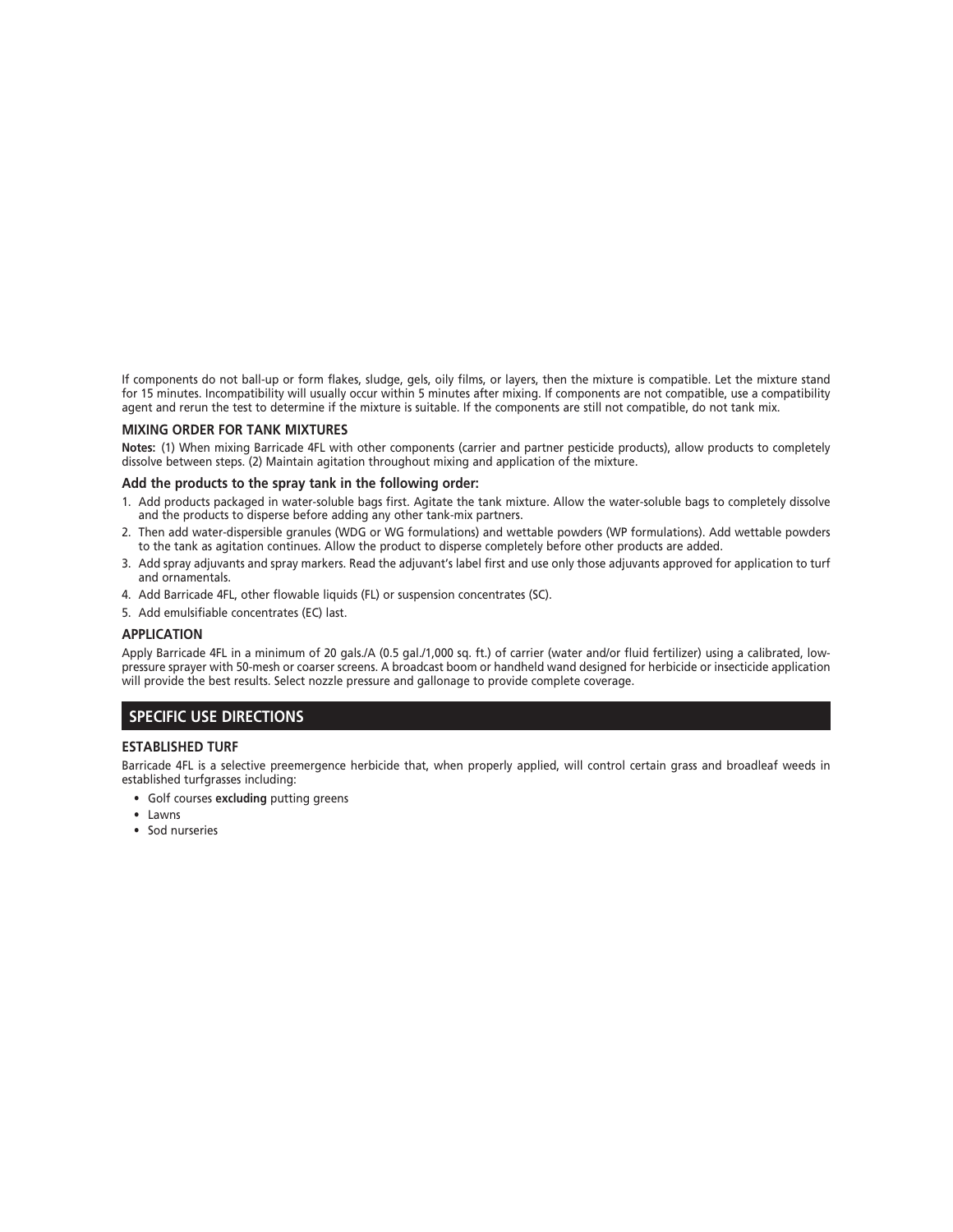The maximum amount of Barricade 4FL that may be applied per year is given for each turfgrass species in the **Annual Use Rates** section of this label.

For optimum weed control, Barricade 4FL should be activated by at least 0.5 inch of rainfall or irrigation before weed seeds germinate and within 14 days following application. See the map below for approximate crabgrass seed germination dates.

## **Crabgrass Seed Germination Dates**



## **Use Precautions and Restrictions - Turfgrass: Golf Courses, Lawns, and Sod Nurseries**

- 1. Do not apply Barricade 4FL to areas where dichondra, colonial bentgrass, velvet bentgrass or annual bluegrass (*Poa annua*) are desirable species.
- 2. Do not cut (harvest) treated sod before 90 days after application. To avoid turfgrass injury, do not apply to newly set sod until the sod has rooted and exposed edges have filled in.
- 3. To avoid turfgrass injury do not apply Barricade 4FL to turf stressed by conditions such as drought, low fertility, or pest damage.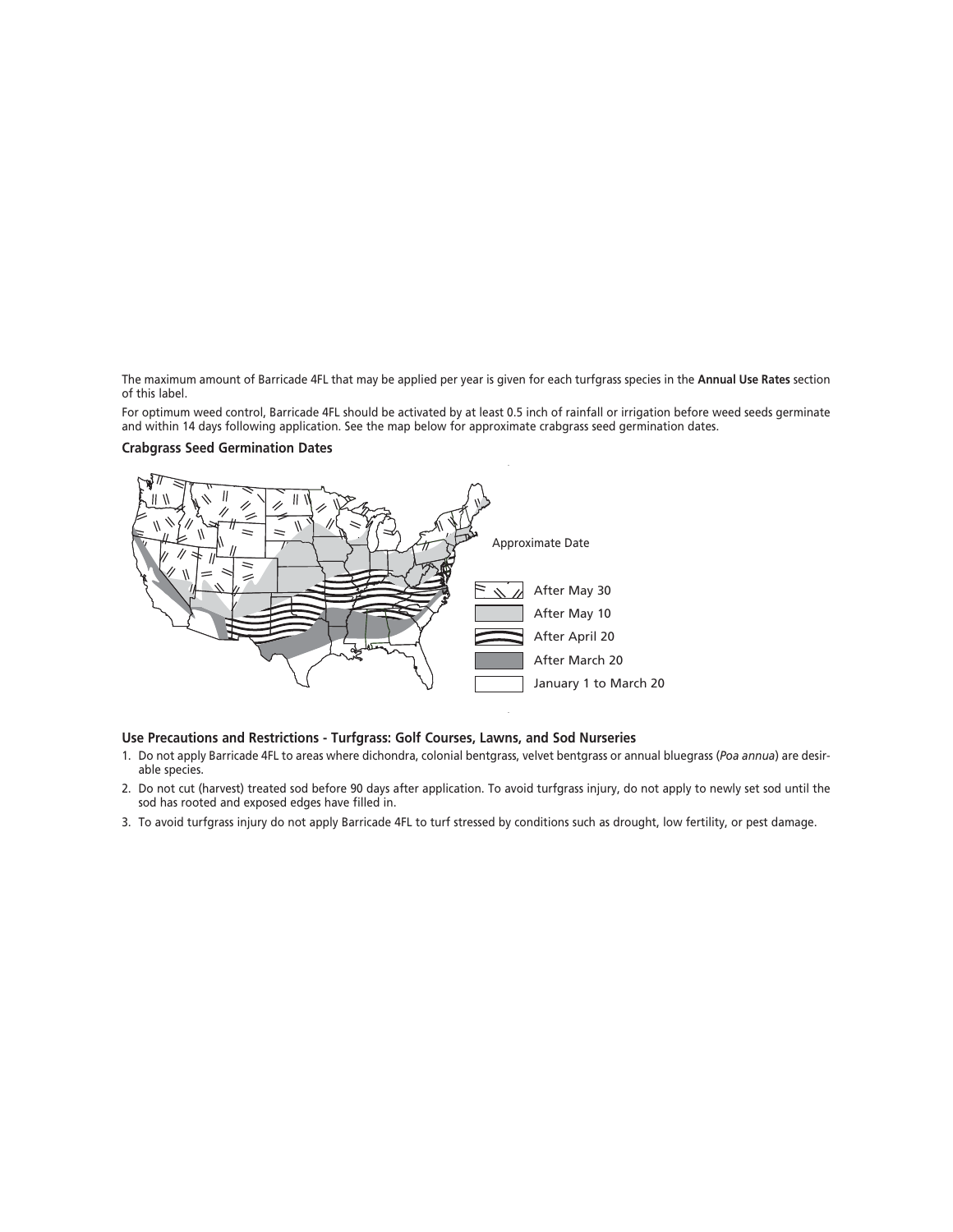4. Disturbing the herbicide barrier with cultural practices such as disking may result in reduced weed control.

- 5. *Do not apply Barricade 4FL to golf course putting greens.*
- 6. If you consistently mow creeping bentgrass at a height of less than 0.5 inch do not apply Barricade 4FL.

## **Application Timing And Rate - Turfgrass**

Barricade 4FL may be applied as a single application or in sequential applications to control weeds germinating throughout the year. All applications must be made before target weeds germinate because **Barricade 4FL will not control weeds that have already emerged**.

The amount of Barricade 4FL to apply depends upon:

1. the length of residual weed control desired (the higher the application rate, the longer the control),

2. the turf species,

3. the maximum amount which can be applied to the turf species per calendar year. *(See the next 2 tables.)*

## **Barricade 4FL, Length of Crabgrass Control\***



**\*Length of control varies by region. This table is an average.**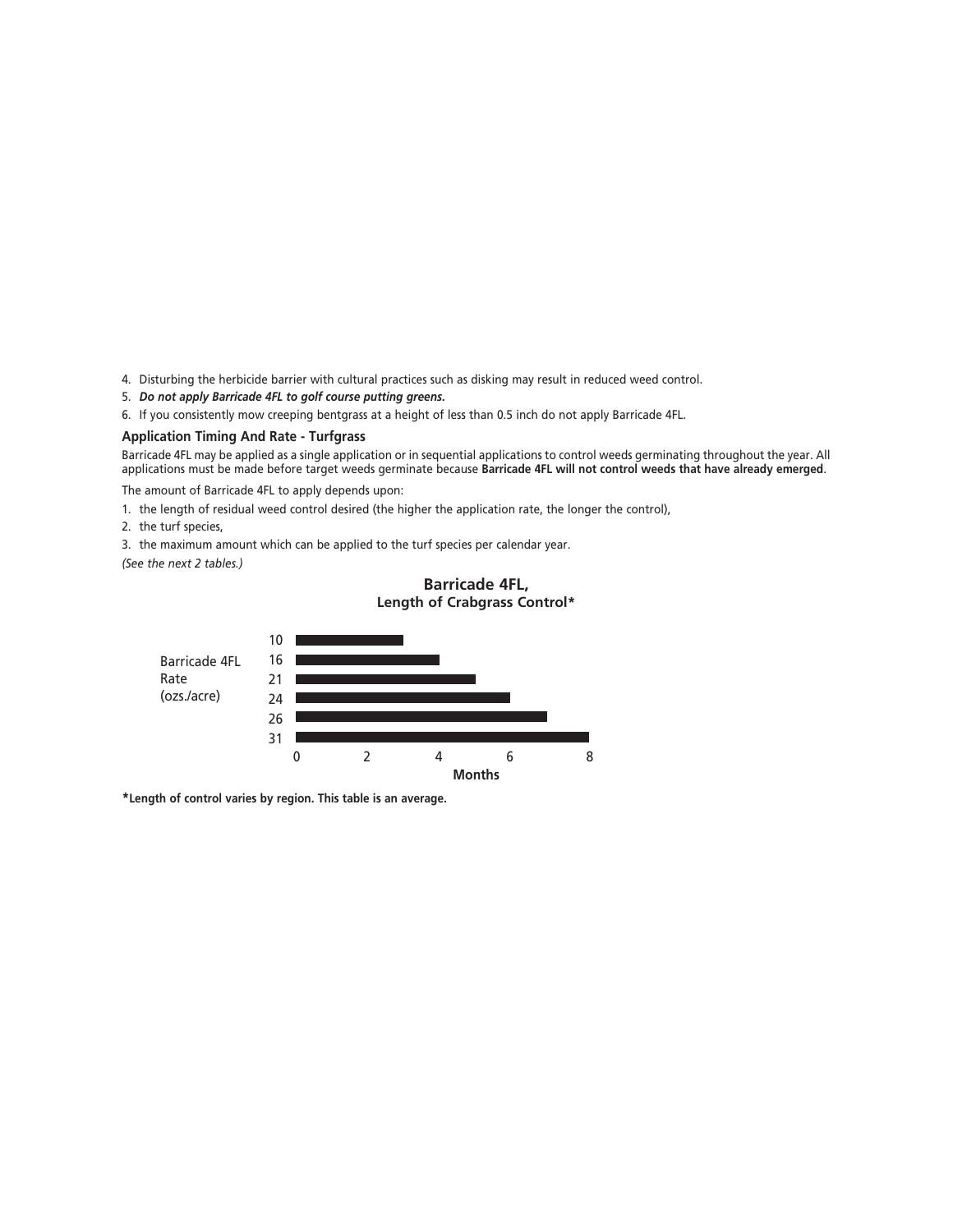## **Annual Use Rates - Turfgrass**

Barricade 4FL can be applied to the turfgrass species listed in the following table. **Restriction:** *Do not apply more than the highest rate listed for each species in a calendar year*.

| Maximum Application Rate of Barricade Per Calendar Year by Turf Species                                                                                                                     |               |                           |  |  |
|---------------------------------------------------------------------------------------------------------------------------------------------------------------------------------------------|---------------|---------------------------|--|--|
| <b>Turf Species</b>                                                                                                                                                                         | Oz. Product/A | Oz. Product/1,000 sq. ft. |  |  |
| Bermudagrass <sup>2</sup><br>Bahiagrass<br>Centipedegrass<br>Kikuyugrass<br>Seashore Paspalum<br>St. Augustinegrass <sup>3</sup><br>Tall Fescue (including turf-type)<br><b>Zoysiagrass</b> | $21 - 481$    | $0.5 - 1.1$               |  |  |
| <b>Buffalograss</b><br>Kentucky Bluegrass<br>Perennial Ryegrass                                                                                                                             | $10 - 301$    | $0.23 - 0.70$             |  |  |
| Fine Fescue                                                                                                                                                                                 | $10 - 241$    | $0.23 - 0.55$             |  |  |
| Creeping Bentgrass (0.5 inch or<br>more in height <sup>4</sup> )                                                                                                                            | $10 - 211$    | $0.23 - 0.48$             |  |  |

 $<sup>1</sup>$  Barricade 4FL may be applied more than once a year as long as the total amount applied is not greater than the maximum application</sup> rate for each turf species. All applications must be made before weed seeds germinate.

 $^2$  May be used on newly sprigged or plugged bermudagrass at rates not to exceed 17 ozs./A (0.39 oz./1,000 sq. ft.). Newly sprigged or plugged bermudagrass stolon rooting may be temporarily inhibited.

3 Use an initial rate of 16-32 ozs./A per application.

4 To avoid grass injury, do not apply Barricade 4FL to creeping bentgrass mowed at less than 0.5 inch in height.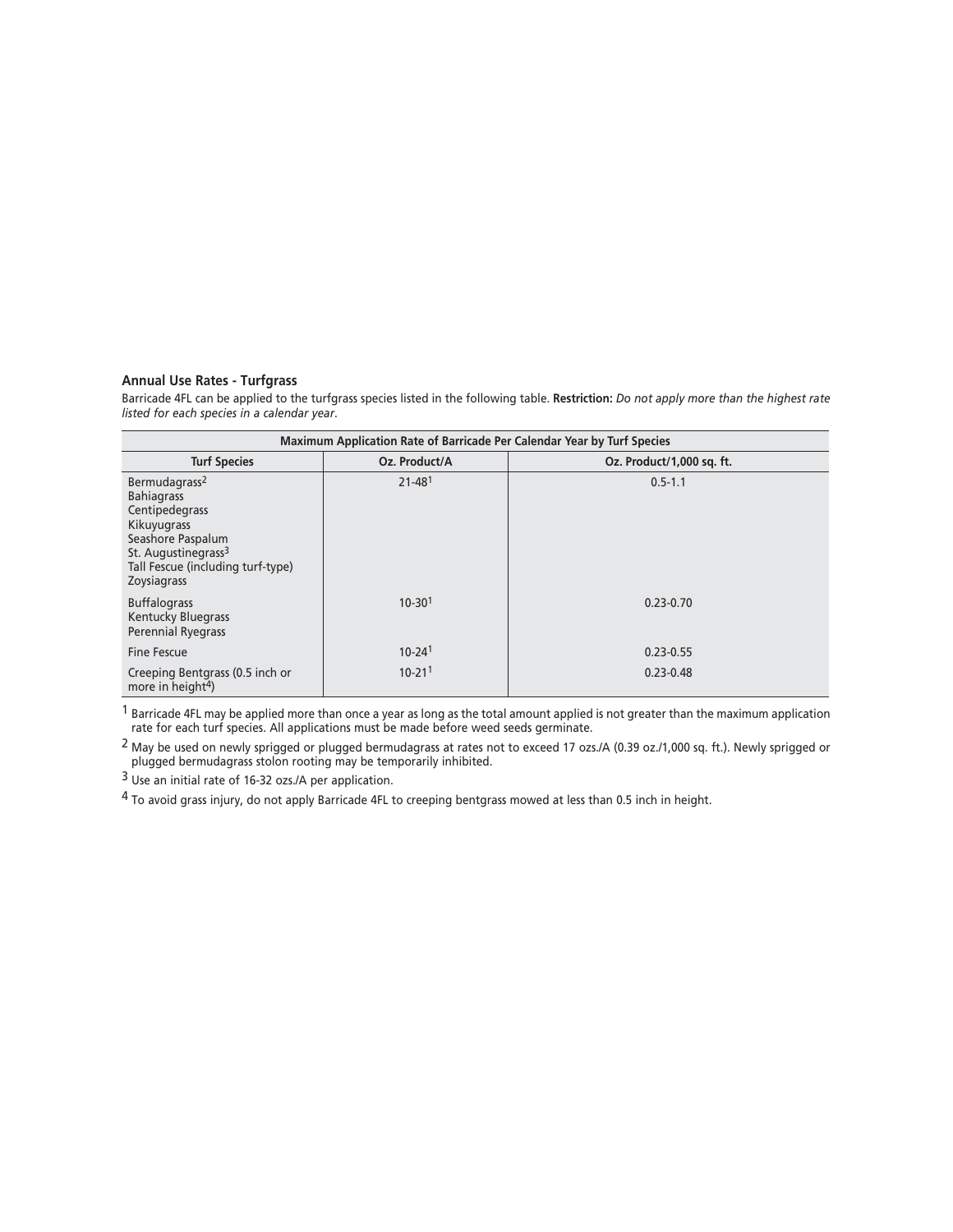## **Weeds Controlled**

When used as directed in this label, Barricade 4FL will control the following weeds:

| Barnyardgrass                              | Kochia                           |
|--------------------------------------------|----------------------------------|
| Bluegrass, Annual (Poa annua) <sup>1</sup> | Lambsquarters, Common            |
| Carpetweed                                 | Lovegrass                        |
| Chickweed, Common <sup>2</sup>             | Panicum, (Texas, Fall, Browntop) |
| Chickweed, Mouseear (from seed)            | Pigweed                          |
| Crabgrass (Large, Smooth) <sup>3</sup>     | Purslane, Common                 |
| Crowfootgrass                              | Pusley, Florida                  |
| Cupgrass, Woolly                           | Rescuegrass <sup>4</sup>         |
| Foxtails, Annual                           | Shepherdspurse <sup>2</sup>      |
| Goosegrass <sup>5</sup>                    | Signalgrass, Broadleaf           |
| Henbit <sup>2</sup>                        | Speedwell, Persian               |
| <b>Itchgrass</b>                           | Sprangletop                      |
| Johnsongrass (from seed)                   | Spurge, Prostrate                |
| Junglerice                                 | Witchgrass                       |
| Knotweed <sup>2</sup>                      | Woodsorrel, Yellow (from seed)   |

- 1 In those areas where *Poa annua* is a winter annual, apply Barricade 4FL (see rate table) in August or September to established, nonoverseeded turf before *Poa annua* seeds germinate. These timings are approximate. Consult State Extension Service for more specific timing for your area. Also see the section of this label *Poa annua* **Control in Established Bermudagrass Overseeded with Perennial Ryegrass**
- <sup>2</sup> To control this weed, apply Barricade 4FL in late summer, fall, or winter before weeds germinate.
- 3 **Fall Applications for Spring Crabgrass Control in Cool-Season Grasses:** In those areas where the ground freezes in the winter, Barricade 4FL can be applied in the fall at rates of 21-24 ozs./A after soil temperatures fall below 50°F, but before the ground freezes. This application will control crabgrass the following spring.

4 Suppression only.

5 In many areas a single application of 21-48 ozs./A of Barricade 4FL will control goosegrass. However, under heavy goosegrass pressure and/or an extended growing season, weed control will be most effective by making an initial application of 21-26 ozs./A followed by a second application 60-90 days later. **Note: Do not exceed the maximum rate for the turf species listed in the Maximum Application Rates Table**.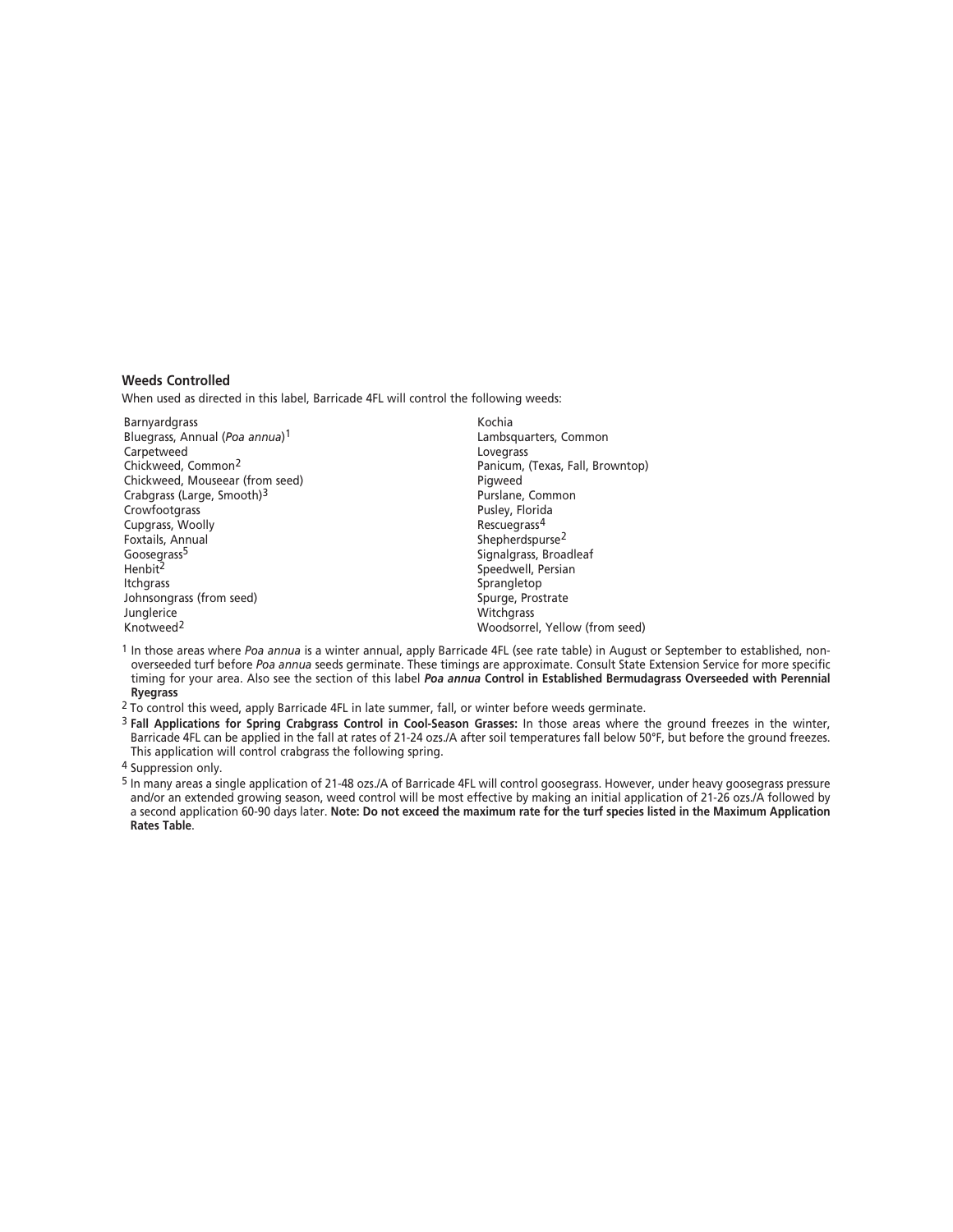## **When to Apply Barricade 4FL After Overseeding Turf**

Injury to desirable seedlings is likely if Barricade 4FL is applied before the secondary roots of seedlings are in the second inch of soil, not thatch plus soil. To reduce the potential to injure overseeded turf, wait 60 days after seeding or until after the second mowing, whichever is longer, before applying Barricade 4FL.

#### **When to Overseed After Application - All States\***

Barricade 4FL will inhibit the development of turfgrass species overseeded too soon after application. Follow rates and intervals in the table below for best overseeding/reseeding results.

**\*Note: See exceptions for** *Poa annua* **Control in Established Bermudagrass Overseeded with Perennial Ryegrass below.**

| <b>Amount of Barricade 4FL</b> | Interval (Months Before Overseeding)* |                   |       |
|--------------------------------|---------------------------------------|-------------------|-------|
| Ozs. Product/A                 | <b>North</b>                          | <b>Transition</b> | South |
| 16                             |                                       |                   |       |
| 21                             |                                       |                   |       |
| 24                             |                                       |                   |       |
| 26                             | $---$                                 |                   |       |
| 31                             | $---$                                 |                   |       |
| 36                             | $---$                                 | $---$             |       |
| 42                             | $---$                                 | $---$             | 10    |
| 48                             | ---                                   | $---$             |       |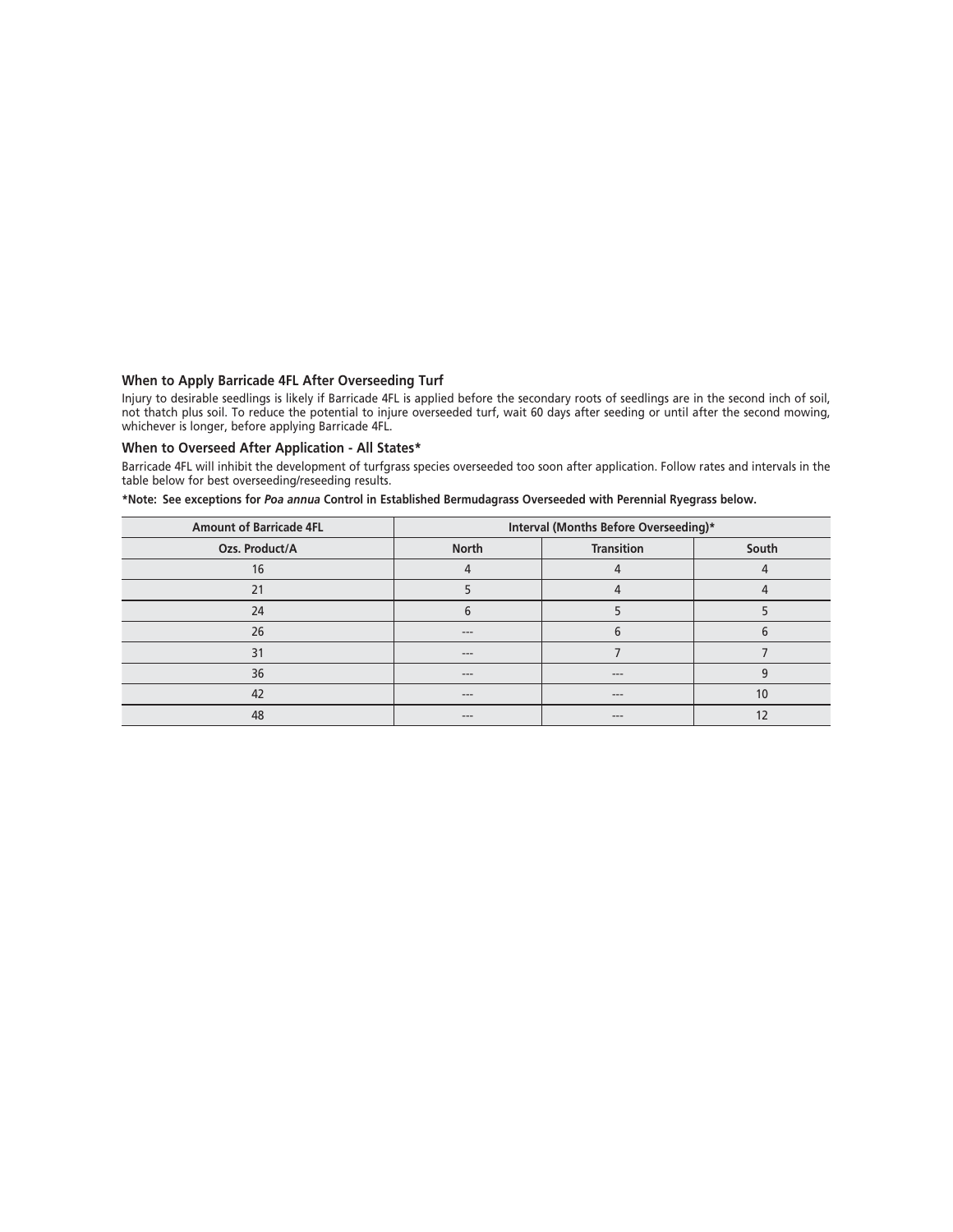## *Poa annua* **Control in Established Bermudagrass Overseeded with Perennial Ryegrass (Arizona, California, Nevada and Texas Only)**

Use on golf courses (excluding golf course putting greens), lawns, and sod nurseries when overseeding with perennial rye grass. (Minimum seeding rate of 350 lbs./A.)

|  |  | How Much Barricade 4FL and When to Apply |  |  |  |  |  |  |
|--|--|------------------------------------------|--|--|--|--|--|--|
|--|--|------------------------------------------|--|--|--|--|--|--|

| Amount<br>to Apply | When to Apply                                                                    | <b>Expected</b><br>Control                                | <b>Use Precautions</b><br>and Restrictions                                                                       |
|--------------------|----------------------------------------------------------------------------------|-----------------------------------------------------------|------------------------------------------------------------------------------------------------------------------|
| $12-21$ ozs./A     | 6-8 weeks before ryegrass<br>overseeding                                         | application for 70%<br>or greater control of<br>Poa annua | 1. Some seedling mortality and temporary reduction in<br>root growth of new seedlings may occur.                 |
|                    | second application: 4-8<br>weeks after overseeding or<br>when perennial ryegrass | second application<br>may enhance control                 | 2. To reduce the potential for seedling mortality main-<br>tain a moist seedbed with light, frequent irrigation. |
|                    | roots are in the second inch<br>of soil                                          |                                                           | 3. Make no more than 2 applications per year for this<br>use, and do not exceed a total of 27 ozs./A per year.   |
|                    |                                                                                  |                                                           | 4. Do not make a second application if any injury to the<br>ryegrass is observed after the first application.    |
|                    |                                                                                  |                                                           | 5. Do not make a second application unless the product<br>was first applied before overseeding.                  |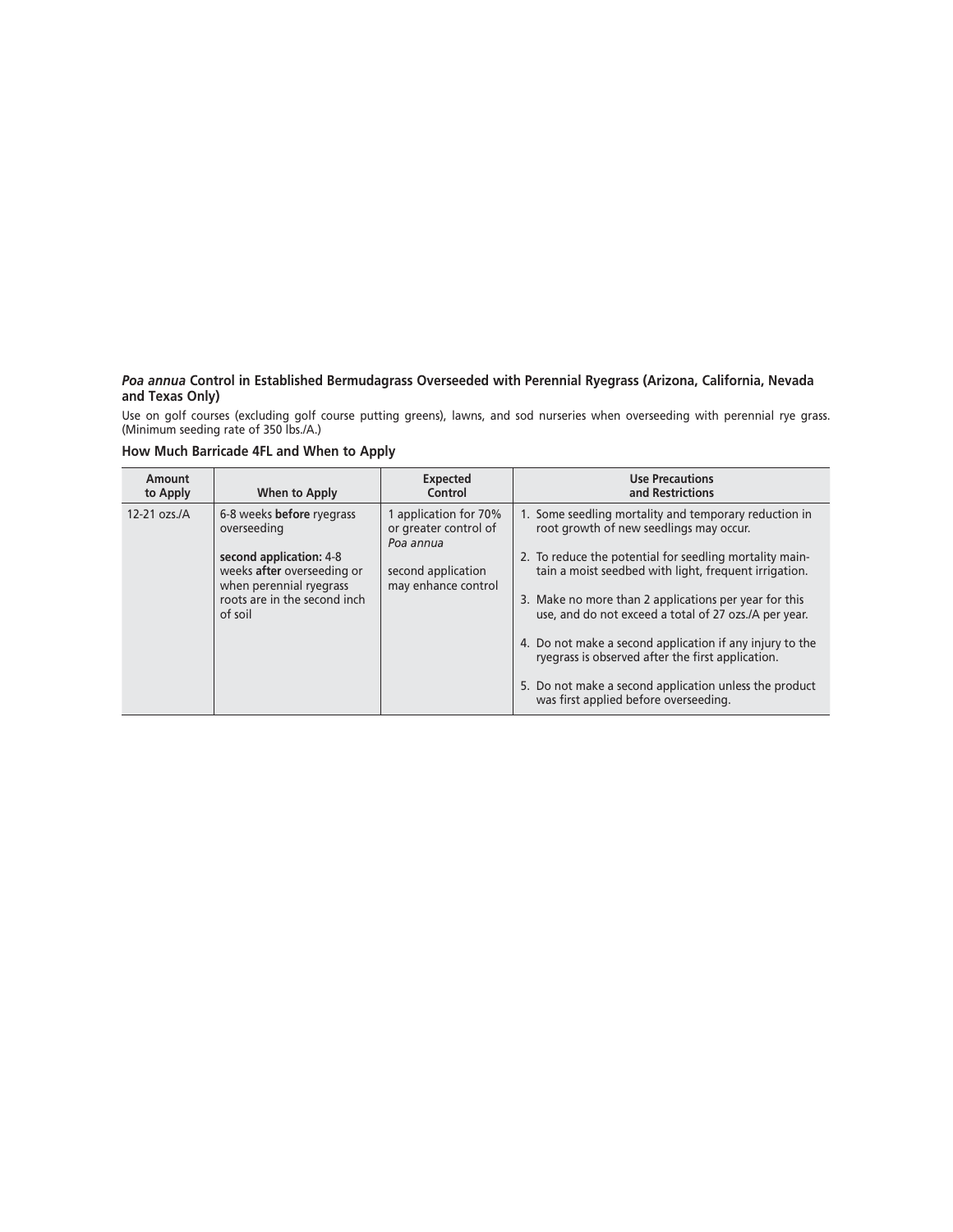## **Control of** *Poa annua* **in Perennial Ryegrass Overseedings (Alabama, Louisiana, Georgia, Mississippi, North Carolina, South Carolina, and Tennessee Only)**

Use on golf courses (excluding golf course putting greens) when overseeding with perennial rye grass only (minimum seeding rate of 350 lbs./A.)

**How Much Barricade 4FL and When to Apply**

| Amount<br>to Apply | When to Apply                             | Expected<br>Control | <b>Use Precautions</b>                                                                                                                                                                                                                                                                                                                                                                                                        |
|--------------------|-------------------------------------------|---------------------|-------------------------------------------------------------------------------------------------------------------------------------------------------------------------------------------------------------------------------------------------------------------------------------------------------------------------------------------------------------------------------------------------------------------------------|
| 12-21 ozs./A       | 8-10 weeks before ryegrass<br>overseeding | 70% or greater      | Some seedling mortality and temporary reduction in root<br>growth of new seedlings may occur.<br>To reduce the potential for seedling mortality maintain a<br>moist seedbed with light, frequent irrigation.<br>To maximize seedling establishment, use lower rate and/or<br>the maximum time interval before overseeding. To maximize<br>Poa annua control, use higher rate and shorter time interval<br>before overseeding. |

## **CONTAINER, FIELD-GROWN, AND LANDSCAPE ORNAMENTAL PLANTINGS (INCLUDING CHRISTMAS TREE FARMS) Application, Timing, and Information**

## **Barricade 4FL:**

- 1. Will not control emerged weeds.
- 2. May be applied to newly-transplanted and established ornamentals as a broadcast or over-the-top spray.
- 3. Is most effective when applied to soil free of clods, weeds, and debris such as leaves and mulch.
- 4. Is most effective when the product is activated in the soil before weed seeds germinate and within 14 days after application.
- 5. Is activated when the treated area receives at least 0.5 inch of irrigation or rainfall, or shallow (1 to 2 inches) mechanical incorporation.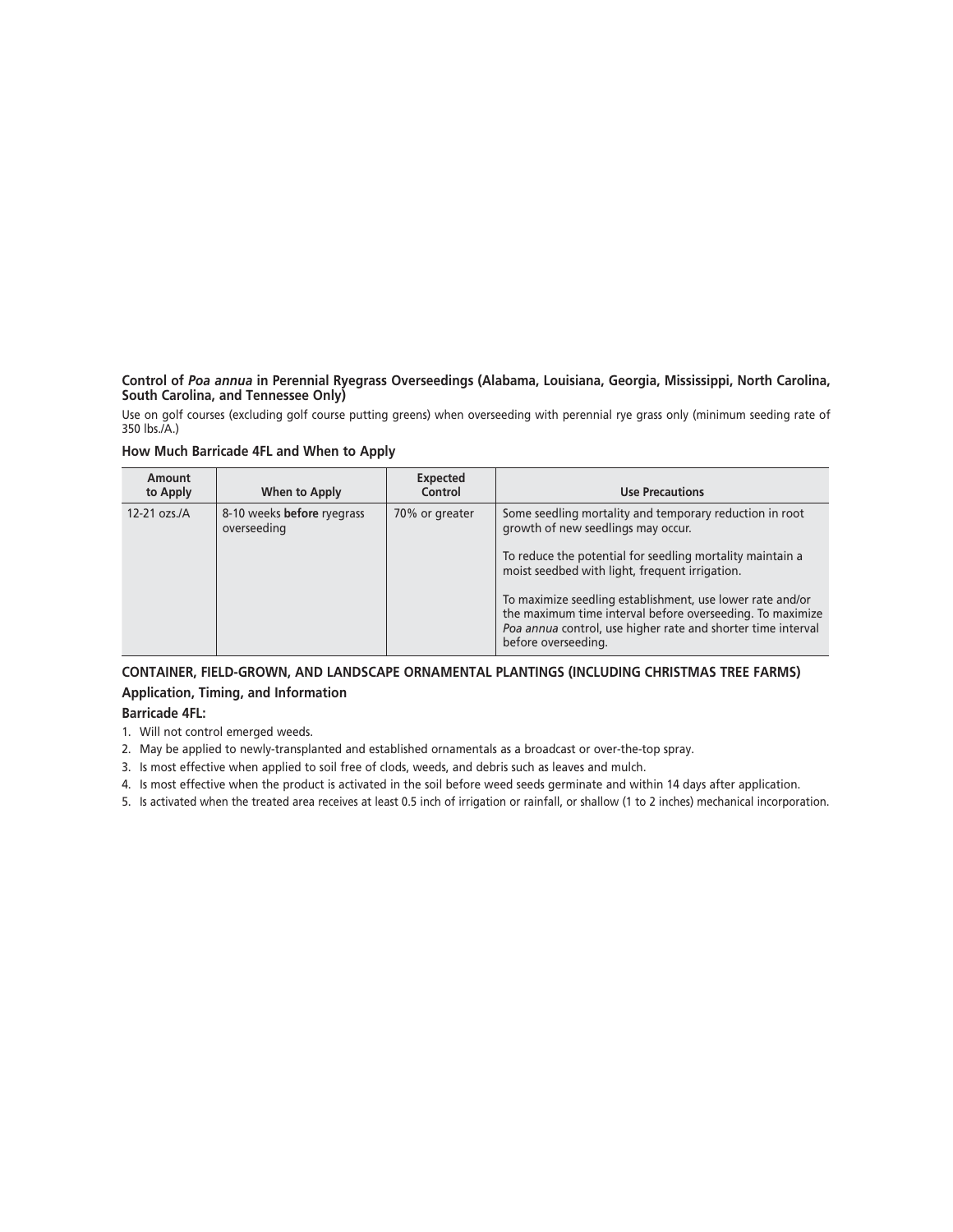## **Use Precautions**

#### **To reduce injury potential:**

Bare Ground Application for Container Placement

- 1. Direct application of Barricade 4FL to rapidly growing tissue or buds may injure desirable plants. In the spring when buds are rapidly growing and expanding, over-the-top application of Barricade 4FL may injure new growth of desirable plants, however, these effects are temporary. To reduce the possibility of injury at this time, wait to apply Barricade 4FL over the top of newly emerged vegetation until it has hardened off, unless your experience indicates that the ornamental plant will not be injured by the over-the-top application.
- 2. After application immediately apply overhead irrigation to the foliage to wash Barricade 4FL from plant surfaces onto soil (watering the foliage of plants before application may improve the washing process).

2. Delay applications to newly transplanted ornamentals until soil has settled around

2. After Barricade 4FL is applied, perform shallow cultivation or hand weeding only, to

1. Apply to soil (including mulch, gravel, wood chips, or other permeable base) upon which

| prhamental and Christmas Tree Farms - Application Sites and Instructions  |                                                                                                                                                                                                                                                                                         |  |  |  |
|---------------------------------------------------------------------------|-----------------------------------------------------------------------------------------------------------------------------------------------------------------------------------------------------------------------------------------------------------------------------------------|--|--|--|
| Site                                                                      | <b>Application Instructions</b>                                                                                                                                                                                                                                                         |  |  |  |
| Newly-Transplanted Container or<br><b>Field Nursery Stock</b>             | 1. Delay application until soil has settled around transplants.<br>2. Water transplants thoroughly before application.<br>3. Apply after cuttings form roots and are established.<br>4. To avoid inhibition of the tissue union, apply before budding/grafting of<br>grafts have taken. |  |  |  |
| <b>Established Container, Field Nursery</b><br>Stock, or Landscape Plants | 1. Apply at any time as a broadcast, over-the-top, or directed spray.                                                                                                                                                                                                                   |  |  |  |
| Landscape (or Ornamental) Plantings                                       | 1. Apply as a broadcast, over-the-top, or as a directed spray.                                                                                                                                                                                                                          |  |  |  |

containerized ornamentals are placed.

avoid disturbing the herbicide barrier.

transplants.

## **Ornamental and Christmas Tree Farms - Application Sites and Instructions**

*continued…*

after buds/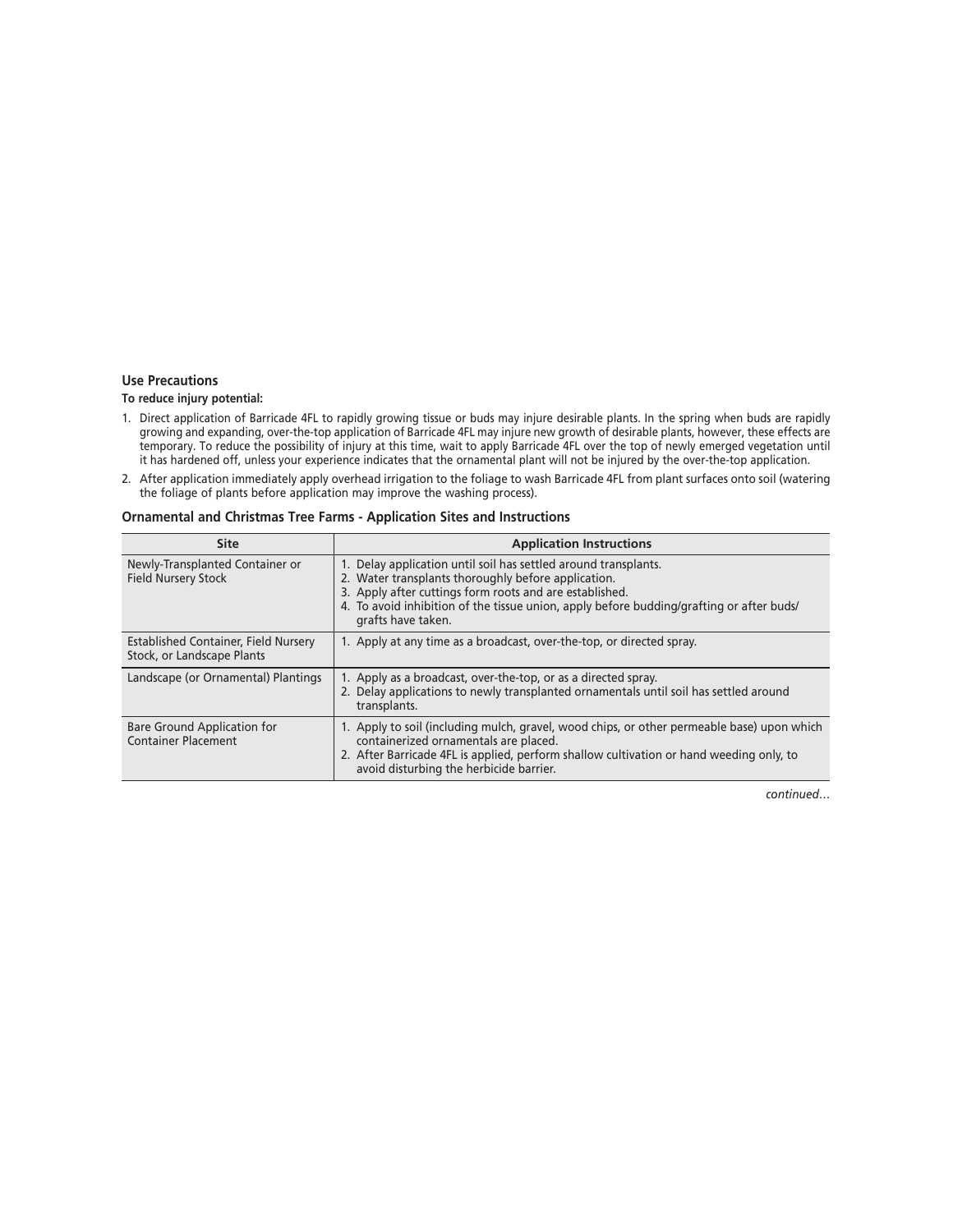## **Ornamental and Christmas Tree Farms - Application Sites and Instructions** *(continued)*

| <b>Site</b>                                                   | <b>Application Instructions</b>                                                                                                                                                                                                                                                                                     |
|---------------------------------------------------------------|---------------------------------------------------------------------------------------------------------------------------------------------------------------------------------------------------------------------------------------------------------------------------------------------------------------------|
| In Shadehouses and Uncovered<br>Polyhouses                    | 1. After Barricade 4FL is applied, uncovered polyhouses must remain open for at least 7<br>days and ornamentals must receive 2 irrigations totaling at least 1/2 inch of water before<br>covering.                                                                                                                  |
| Ornamental Bulbs and Perennial<br><b>Wildflower Plantings</b> | 1. Barricade 4FL may be applied to bulbs or perennial wildflower species listed in the section.<br>Apply before or after bulbs emerge but before bulbs bloom and weeds emerge.<br>2. In wildflowers, a postemergence herbicide labeled for wildflowers may be needed to<br>control weeds that have already emerged. |

## **How Much Barricade 4FL and When to Apply - Ornamentals**

| <b>Amount to Apply</b><br>(Broadcast)* | When to Apply                                                  | <b>Comments/Instructions</b>                                                                          |
|----------------------------------------|----------------------------------------------------------------|-------------------------------------------------------------------------------------------------------|
| 21-48 ozs./A                           | In fall or spring before weeds<br>germinate or after weeds are | 1. Use the higher rate for longer control.<br>2. Barricade 4FL may be applied more than once per year |
| or                                     | removed.                                                       | as long as the total amount of product applied does<br>not exceed 48 ozs./A per year.                 |
| $0.5 - 1.1$ ozs./1,000 sq. ft.         |                                                                |                                                                                                       |

**\***NOTE: For band application, calculate amount per acre:

Band width in inches  $x$  broadcast rate = amount to apply/acre of field

Row width in inches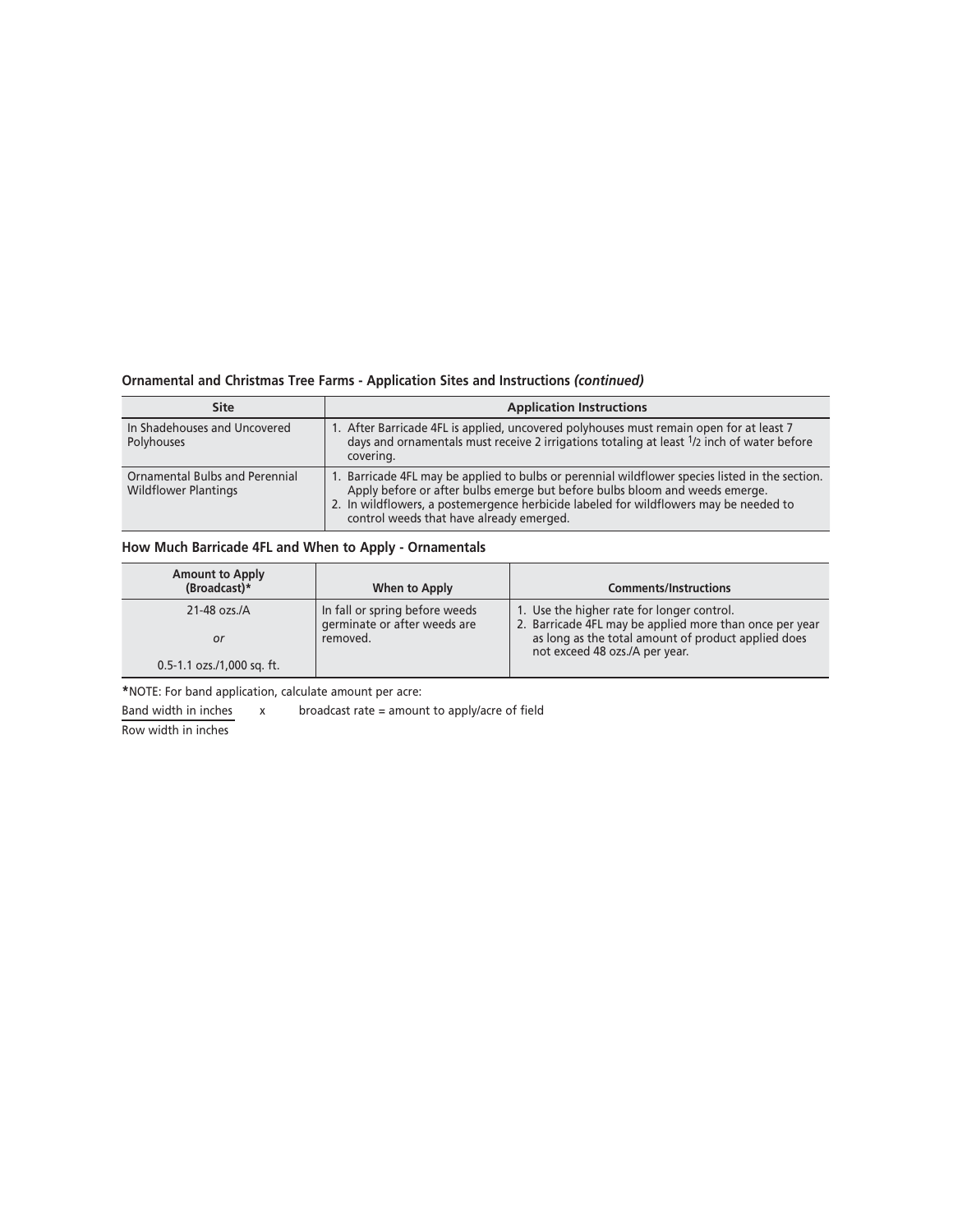## **Equivalent Measurements for Barricade 4FL**

| ozs./A | ozs./1,000 sq. ft | <b>Approximate Equivalent -</b><br>Tablespoons/1,000 sq. ft. |
|--------|-------------------|--------------------------------------------------------------|
|        | 0.5               | 1.0                                                          |
|        | 0.7               |                                                              |
| 42     | 1.0               | 2.0                                                          |
| 48     | ٠.۱               | 2.25                                                         |

## **Tank Mixtures for Use on Container, Field Grown and Landscape Ornamentals**

Barricade 4FL may be tank mixed with other registered herbicides listed on this label to provide a broader spectrum of weed control or to control emerged weeds. Tank mixes with Barricade 4FL are for use only in states where the tank-mix partner(s), application site and intended use pattern are registered.

Follow the label directions of the tank-mix partner(s) for application rates, timing, weeds controlled, tolerant ornamentals, and specific use precautions and/or restrictions. Before combining a tank-mix partner in the spray tank, test for compatibility as described on this label.

## **Tank-Mix Partners for Barricade 4FL on Ornamentals**

| Product                                                          | <b>Precautions/Instructions</b>                                                                                |
|------------------------------------------------------------------|----------------------------------------------------------------------------------------------------------------|
| Goal <sup>®</sup> (use on conifers only)                         | 1. Mix with Barricade 4FL for postemergence control of certain broadleaf weeds including<br>malva and filaree. |
| Gallery <sup>®</sup> , Princep <sup>®</sup> ,<br>Pennant Magnum® | 1. See product labels for weed spectrum and tolerant ornamentals.                                              |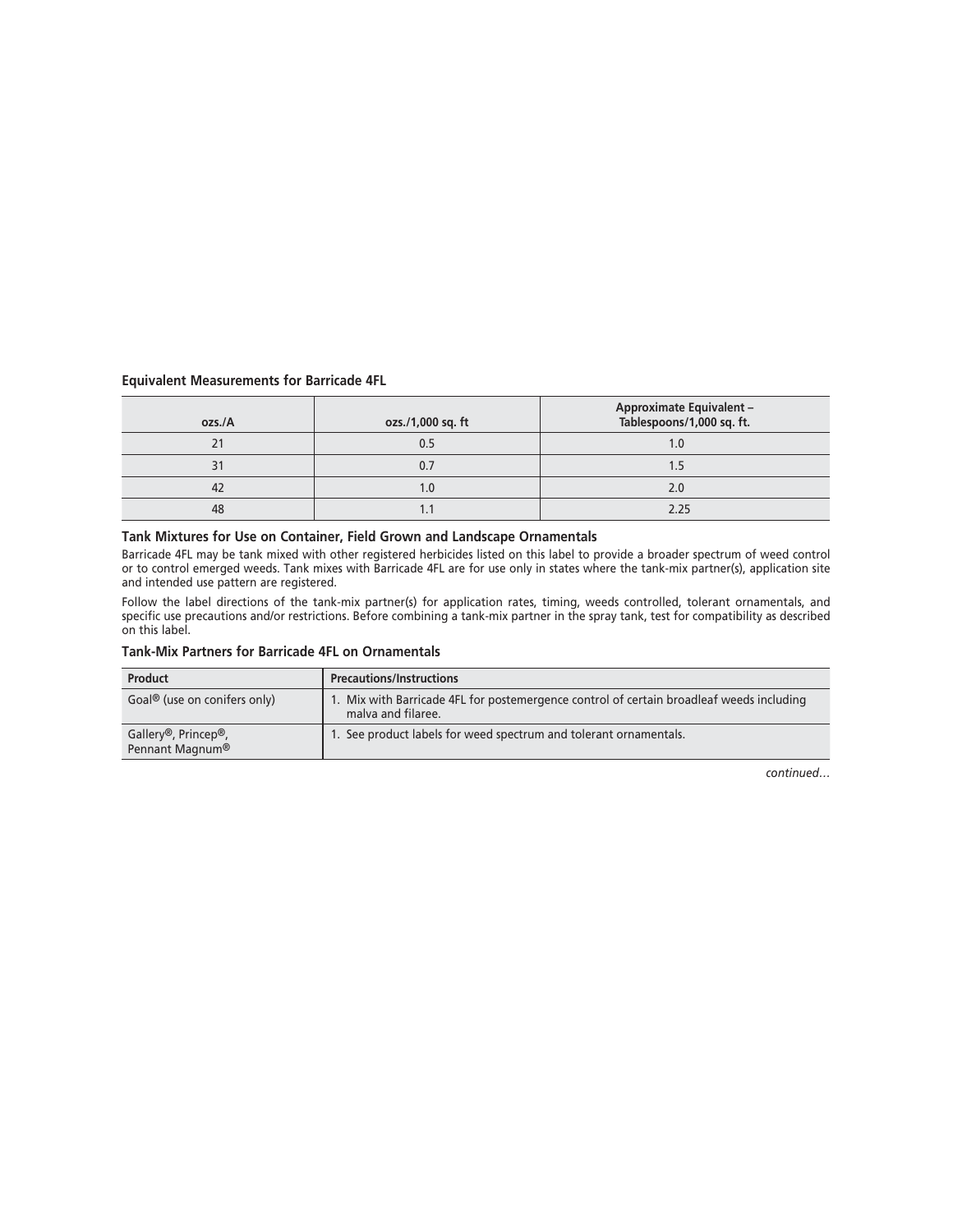## **Tank Mix Partners for Barricade 4FL on Ornamentals** *(continued)*

| Product                                                                                | <b>Precautions/Instructions</b>                                                                                                                                                                                                                                                                                                                                                                                                                                                                                                                                                                                                                          |
|----------------------------------------------------------------------------------------|----------------------------------------------------------------------------------------------------------------------------------------------------------------------------------------------------------------------------------------------------------------------------------------------------------------------------------------------------------------------------------------------------------------------------------------------------------------------------------------------------------------------------------------------------------------------------------------------------------------------------------------------------------|
| Touchdown Pro®, Roundup®<br>or other glyphosate-based<br>products, Finale <sup>®</sup> | 1. These nonselective tank-mix herbicides control many emerged annual broadleaves and grasses.<br>2. Take extreme care to prevent tank mixtures with these partner products from contacting the<br>foliage and stems of turfgrass, trees, shrubs, or other desirable vegetation because desirable<br>vegetation may be severely injured or killed. Apply these tank mixtures as a directed spray and<br>use a shield to prevent spray from contacting foliage of desirable plants.<br>3. Following instructions on the tank-mix partner's label, delay irrigation of the treated area to<br>allow time for the herbicide to be absorbed by weed foliage. |

## **Tolerant Ornamental Species**

Barricade 4FL will not harm most trees, shrubs, vines and flowers. The species listed below in Table 1 are tolerant to Barricade. Barricade 4FL may be used for application, except in CA, to the species in Table 2. Barricade 4FL may be applied over the top of the listed species. The species that are not tolerant to Barricade when grown in containers are indicated.

When plants are under stress (such as heat, drought, or frost damage), some cultivars of listed plants may be sensitive to Barricade 4FL.

## **Table 1. Tolerant Ornamental Species - All States**

| <b>Scientific name</b>    | Common name                                 |
|---------------------------|---------------------------------------------|
| Abies spp.                | Fir species** (Balsam, Fraser, Noble, etc.) |
| Acer palmatum             | Japanese Maple                              |
| Acer platanoides          | Norway Maple***                             |
| Acer saccharum            | Sugar maple**                               |
| Achillea spp.             | Yarrow: King Edward                         |
| Actinidia chinensis       | Kiwi*                                       |
| Agapanthus africanus      | Lily-of-the-Nile (African Lily)             |
| Agastache rupestris       | Sunset Hyssop                               |
| Aquilegia spp.            | Aquilegia: Red and Gold                     |
| Arctostaphylos densiflora | Vine Hill Manzanita                         |
| Arctotheca calendula      | Cape Weed                                   |
| Aristida stricta          | Wiregrass                                   |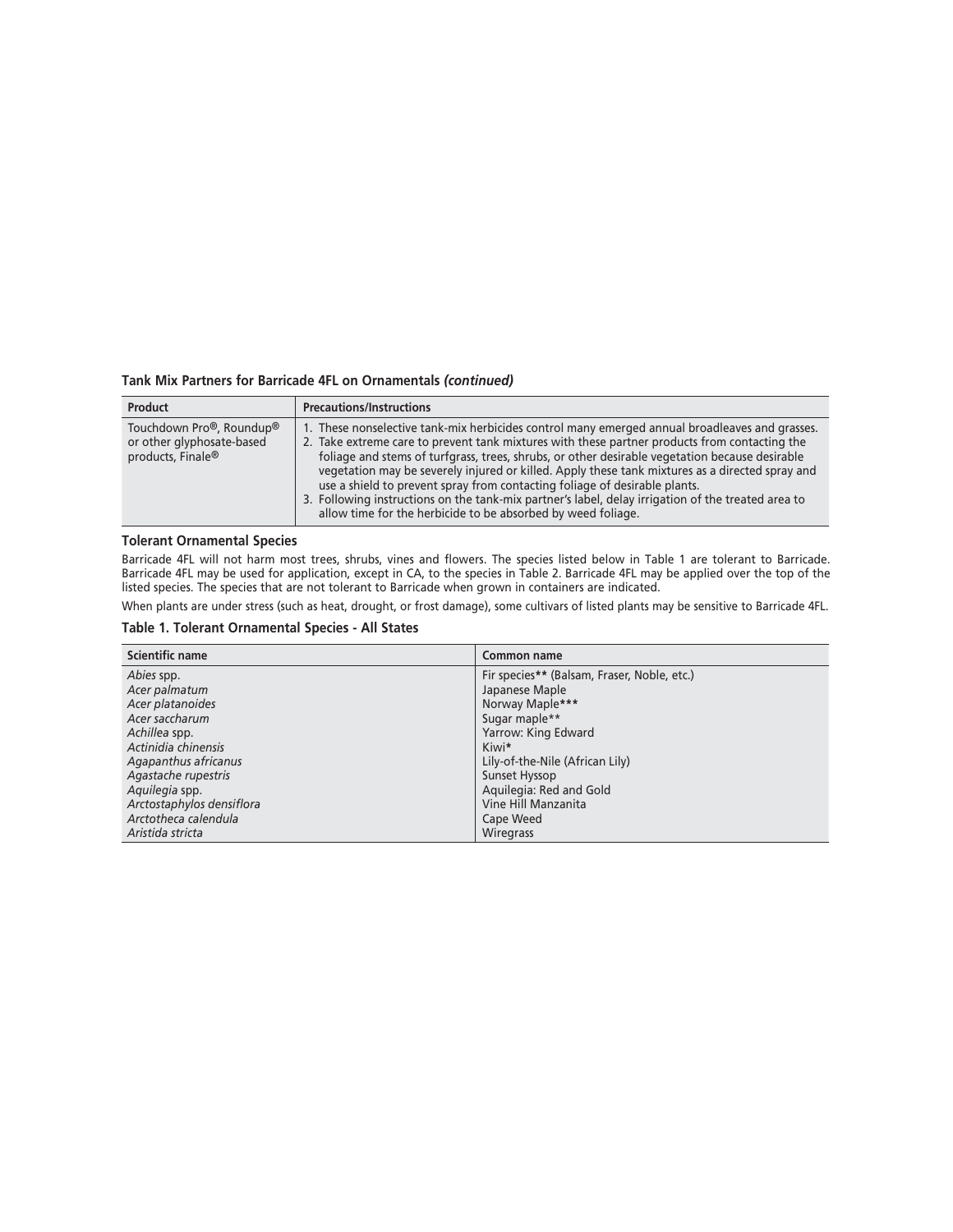| <b>Scientific name</b>      | Common name                           |
|-----------------------------|---------------------------------------|
| Artemisia spp.              | Wormwood; Silver Mound, Castle        |
| Aspidistra elatior          | Cast-iron plant                       |
| Aucuba japonica             | Japanese Aucuba                       |
| Begonia spp.                | Fibrous Begonia: Hardy Grandis        |
| Berberis gladwynensis       | Barberry                              |
| Berberis julianae           | Wintergreen Barberry                  |
| <b>Berberis mentorensis</b> | <b>Mentor Barberry</b>                |
| Berberis thunbergii         | Japanese Barberry                     |
| Berberis verruculosa        | <b>Warty Barberry</b>                 |
| Brassica oleracea           | Wild Cabbage                          |
| Buddleia spp.               | Butterfly-Bush, Dwarf Blue; Royal Red |
| <b>Buxus microphylla</b>    | Japanese Boxwood                      |
| Callistemon viminalis       | Weeping Bottlebrush                   |
| Calluna vulgaris            | Scotch Heather                        |
| Carpobrotus edulis          | Hottentot Fig (Ice Plant)             |
| Cassia artemisioides        | <b>Feathery Cassia</b>                |
| Ceanothus rigidus           | Wild Lilac                            |
| Centaurea gymnocarpa        | <b>Dusty Miller</b>                   |
| Chamaecyparis pisifera      | <b>False Cypress</b>                  |
| Cleyera japonica            | Clevera                               |
| Citrus spp.                 | Citrus species*                       |
| Cornus alernifolia          | Pogoda Dogwood                        |
| Cornus florida              | <b>Flowering Dogwood</b>              |
| Cornus stolonifera          | American Dogwood                      |
| Cortaderia selloana         | Pampas Grass                          |
| Cotoneaster apiculatus      | Cranberry Cotoneaster                 |
| Cotoneaster buxifolius      | Cotoneaster                           |
| Cotoneaster dammeri         | <b>Bearberry Cotoneaster</b>          |
| Cotoneaster glacophylla     | Gray-leaf Cotoneaster                 |
| Cotoneaster microphyllus    | Rockspray Cotoneaster                 |
| Crataegus spp.              | Hawthorne                             |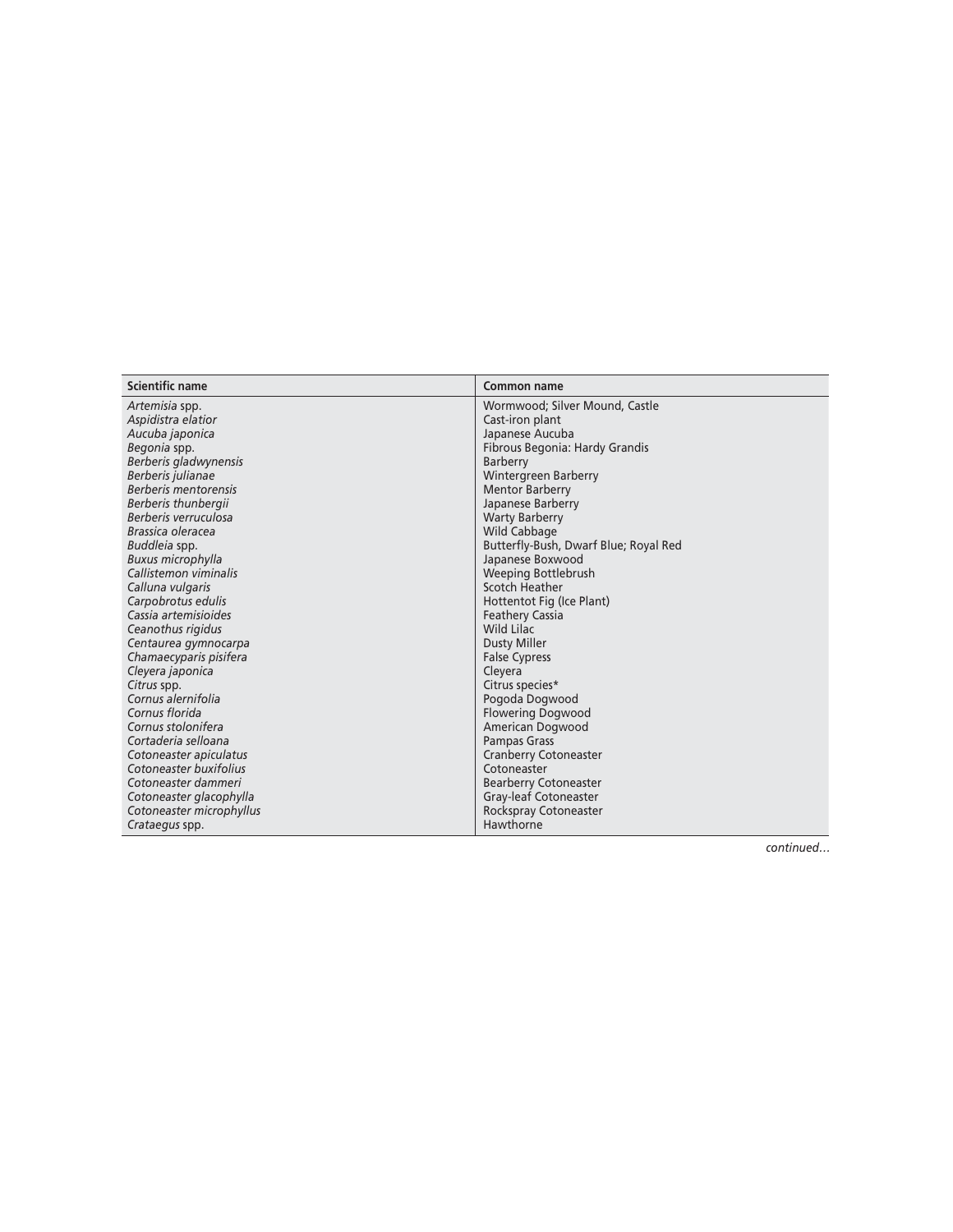|  |  |  | Table 1. Tolerant Ornamental Species - All States <i>(continued)</i> |  |  |  |
|--|--|--|----------------------------------------------------------------------|--|--|--|
|--|--|--|----------------------------------------------------------------------|--|--|--|

| <b>Scientific name</b>                   | Common name                                     |
|------------------------------------------|-------------------------------------------------|
| Cupressus sempervirens                   | <b>Italian Cypress</b>                          |
| Delosperma alba                          | White Trailing Ice Plant                        |
| Dendranthemum spp.                       | Chrysanthemum                                   |
| Diascia intergerrima                     | Twinspur                                        |
| Digitalis spp.                           | Foxglove                                        |
| Dodonea viscosa                          | Hop Bush                                        |
| Elaeagnus pungens                        | Silverberry                                     |
| Euonymus fortunei                        | Wintercreeper                                   |
| Euonymus japonica                        | Japanese Spindle Tree (Evergreen Euonymus)      |
| Euonymus kiautschovicka                  | Spreading Euonymus                              |
| Euonymus macrophylla                     | Euonymus                                        |
| Fatsia japonica                          | Japanese Aralia                                 |
| Forsythia intermedia                     | Border Forsythia                                |
| Forsythia viridissima                    | Greenstem Forsythia                             |
| Gardenia jasminoides                     | Gardenia, Cape-Jasmine                          |
| Gladiolus spp.                           | Gladiolus species**                             |
| Gypsophila spp.                          | Baby's Breath                                   |
| Hedera helix                             | English Ivy                                     |
| Hemerocallis spp.                        | Daylily: Aztec Gold, Stella De Oro, Tender Love |
| <b>Hibiscus</b>                          | Rose of Sharon**                                |
| <b>Hibiscus Rosa-sinensis</b>            | Chinese Hibiscus**                              |
| Hosta spp.                               | Hosta, Plantain Lily (Fragrant)                 |
| Ilex cornuta                             | Chinese Holly**                                 |
| Ilex crenata                             | Japanese Holly                                  |
| llex opaca                               | American Holly                                  |
| Ilex pernyi<br>Ilex vomitoria            | Holly                                           |
|                                          | <b>Yaupon Holly</b>                             |
| <i>Iris</i> spp.<br>Jasminium nudiflorum | Iris species**<br><b>Winter Jasmine</b>         |
| Juniperus chinensis                      | Chinese Juniper                                 |
|                                          |                                                 |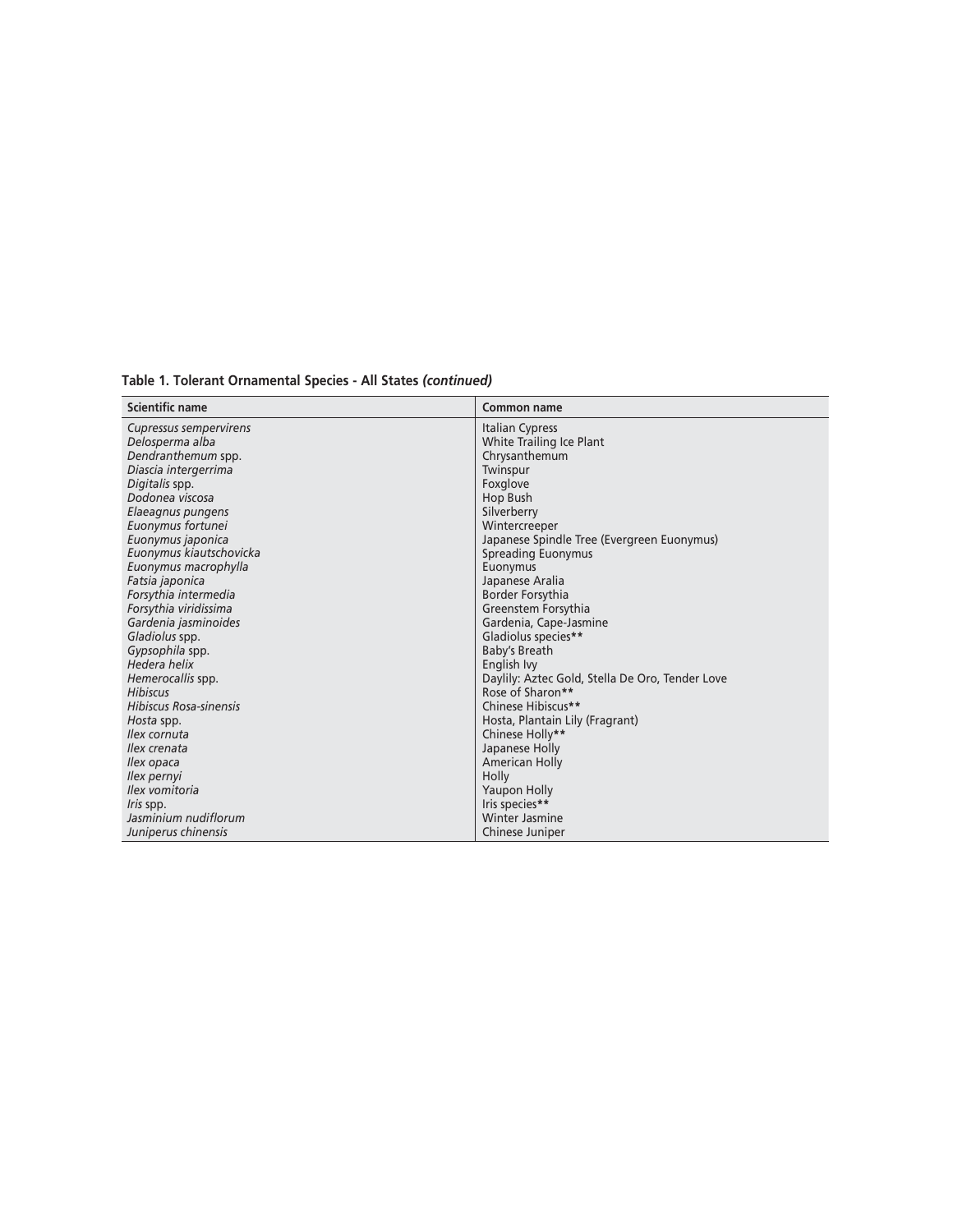| <b>Scientific name</b>   | Common name                   |
|--------------------------|-------------------------------|
| Juniperus conferta       | Shore Juniper                 |
| Juniperus horizontalis   | Creeping Juniper              |
| Juglans spp.             | Walnut*                       |
| Justicia brandegeana     | Shrimp Plant                  |
| Lagerstromia indica      | Crape Myrtle                  |
| Lantana spp.             | Lantana                       |
| Leucanthemum maximum     | Shasta Daisy                  |
| Ligustrum amurense       | <b>Amur Privet</b>            |
| Ligustrum japonicum      | Japanese Privet               |
| Ligustrum lucidum        | Glossy Privet (Wax-Leaf)      |
| Lilium spp.              | Lily: Jazz                    |
| Liriope muscari          | <b>Big Blue Lillyturf</b>     |
| Liriope spicata          | Liriope, Creeping             |
| Lobelia erinus           | Lobelia                       |
| Lonicera japonica        | Japanese Honeysuckle          |
| Lonicera tatarica        | <b>Tatarian Honeysuckle</b>   |
| Magnolia spp.            | Magnolia species**            |
| Maleophora luteola       | Ice Plant                     |
| Malus spp.               | Crabapple*                    |
| Nandina domestica        | <b>Heavenly Bamboo</b>        |
| Narcissus spp.           | Narcissus species**           |
| Nerium spp.              | Oleander                      |
| Oenothera fruticosa      | Narrow-leaf primrose          |
| Oenothera pallid         | Pale Evening Primrose         |
| Olea europaea            | Olive*                        |
| Ophiopogon japonicus     | Mondo Grass**                 |
| Origanum libanoticum     | Origanum*                     |
| Osteospermum fruticosum  | <b>Trailing African Daisy</b> |
| Oxydendrum arboreum      | Sourwood                      |
| Perovskia atriplicifolia | <b>Russian Sage</b>           |
| Persea americana         | Avocado*                      |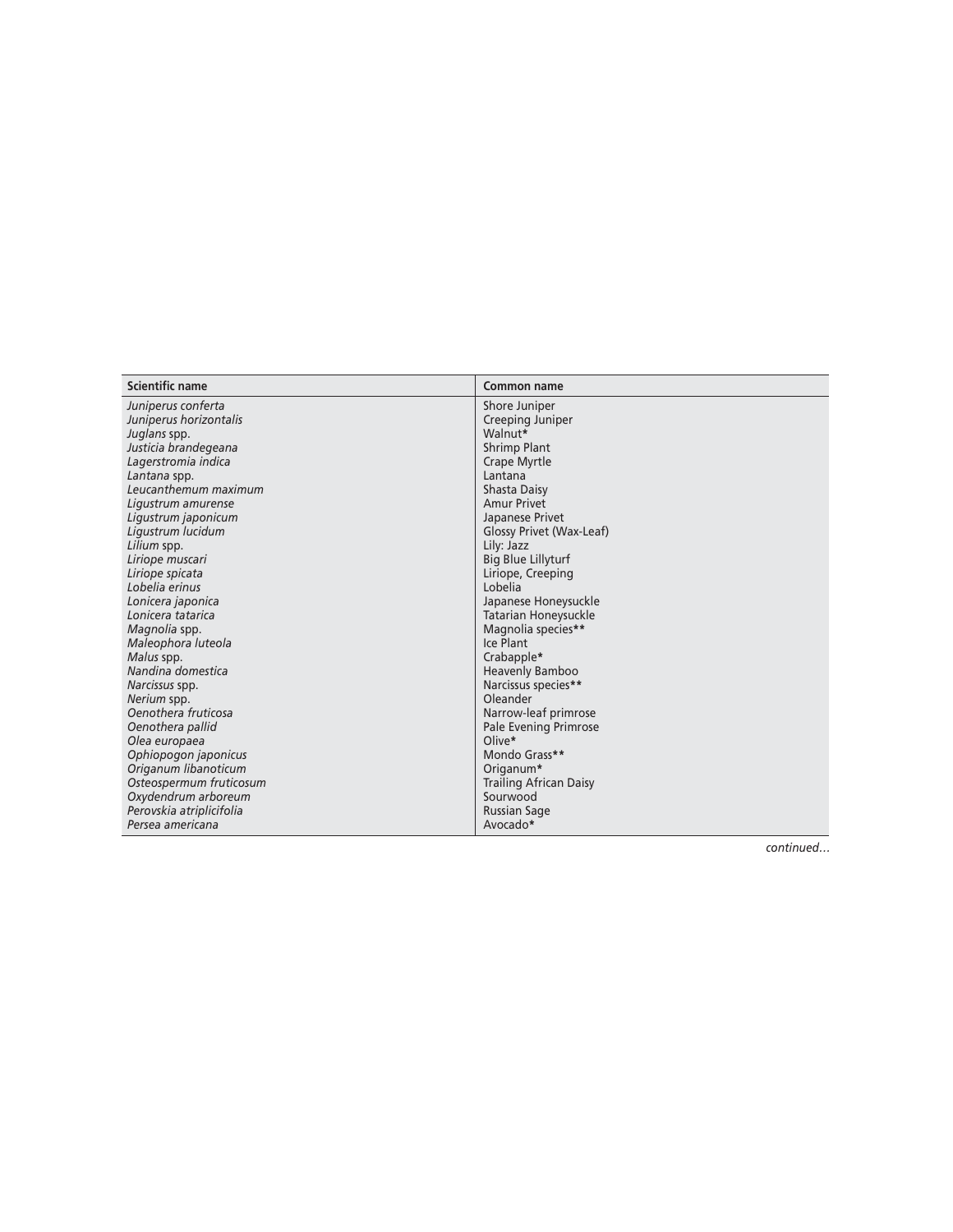**Table 1. Tolerant Ornamental Species - All States** *(continued)*

| <b>Scientific name</b>   | <b>Common name</b>                              |
|--------------------------|-------------------------------------------------|
| Photinia fraseri         | Frasier's Photinia (Redtip)                     |
| Picea spp.               | Spruce species*** (Colorado Blue, Norway, etc.) |
| Pieris compacta          | Andromeda                                       |
| Pieris japonica          | Lily-of-the-Valley Shrub                        |
| Pinus brutia             | Calabrian Pine                                  |
| Pinus canariensis        | Canary Island Pine                              |
| Pinus elliottii          | Slash Pine                                      |
| Pinus halepensis         | Aleppo Pine                                     |
| Pinus nigra              | <b>Austrian Black Pine</b>                      |
| Pinus palustrus          | Longleaf Pine                                   |
| Pinus radiata            | <b>Monterey Pine</b>                            |
| Pinus strobus            | <b>Eastern White Pine</b>                       |
| Pinus sylvestris         | Scotch Pine                                     |
| Pinus taeda              | <b>Loblolly Pine</b>                            |
| Pinus thunbergiana       | Japanese Black Pine                             |
| Pinus virginiana         | Virginia Pine                                   |
| Pistacia spp.            | Pistachio*                                      |
| Pittosporum rhombifolium | Queensland Pittosporum                          |
| Pittosporum tobira       | Japanese Pittosporum                            |
| Podocarpus macrophyllus  | Japanese Yew                                    |
| Prunus laurocerasus      | English Laurel                                  |
| Prunus spp.              | Almond, Apricot, Nectarine,                     |
|                          | Peach, Plum and Prune*                          |
| Pseudotsuga menziesii    | Douglas Fir***                                  |
| Pyracantha coccinea      | <b>Firethorn Scarlet</b>                        |
| Pyracantha fortuneana    | Firethorn                                       |
| Pyracantha koidzumii     | Firethorn                                       |
| Pyrus spp.               | Bradford Pear spp.                              |
| Quercus borealis         | Northern Red Oak                                |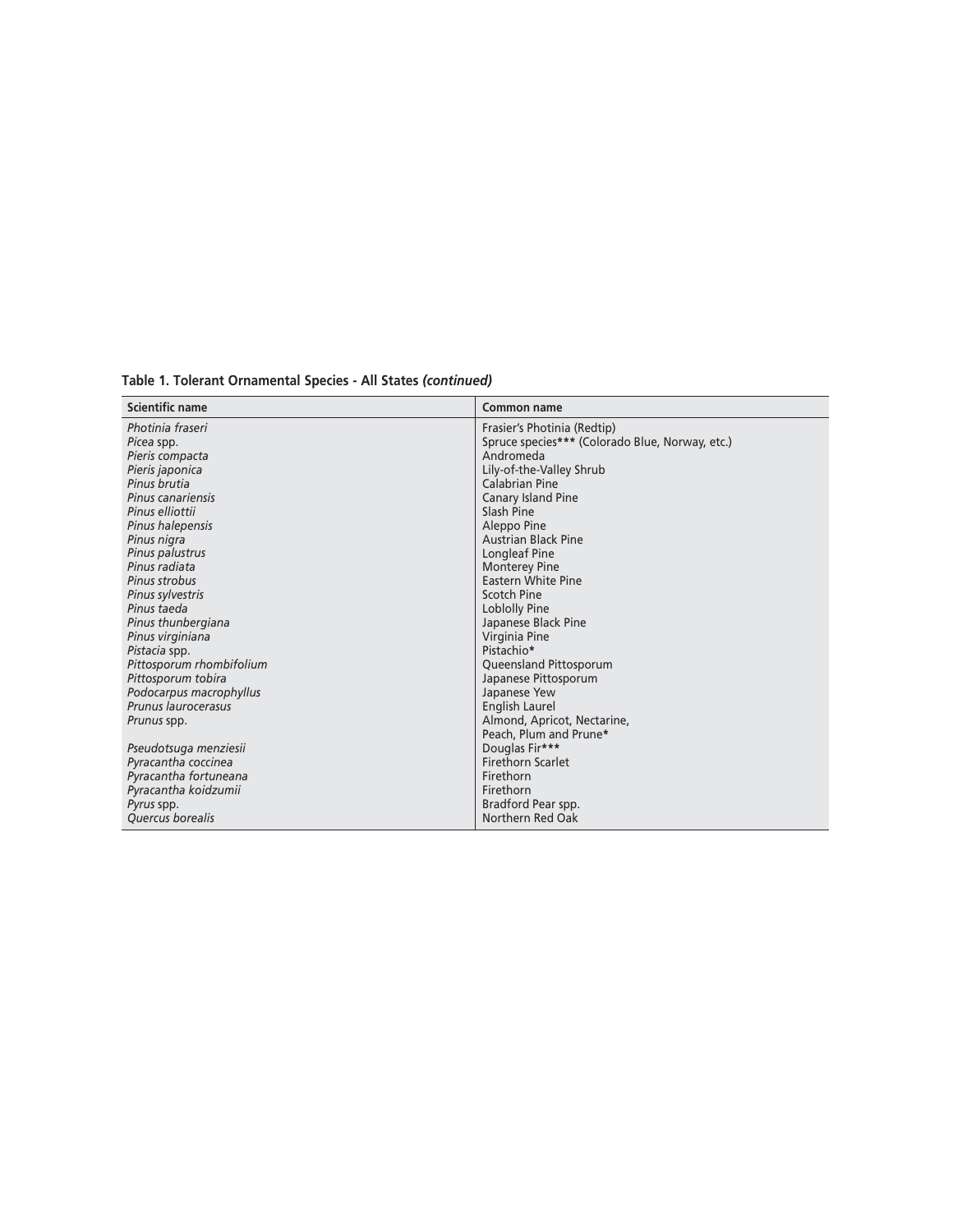| <b>Scientific name</b>                      | Common name                            |
|---------------------------------------------|----------------------------------------|
| Ouercus rubra<br>Raphiolepsis indica        | Oak species<br><b>Indian Hawthorne</b> |
| Rhamnus smithii                             | <b>Buckthorn</b>                       |
| Rhododendron                                | 'Coral Bells'                          |
| (including Azalea)                          | 'Formosa'                              |
|                                             | 'Hino-crimson'                         |
|                                             | 'PJM'                                  |
|                                             | 'Roseum Elegans'                       |
| Rosa banksiae                               | Lady Bank's Rose                       |
| Rosmarinus officinalis                      | Rosemary*                              |
| Rumohra adiantiformis                       | Leatherleaf Fern                       |
| Ruscus hypophyllum                          | <b>Butcher's Broom</b>                 |
| Salvia daghestanica                         | Sage*                                  |
| Santolina virens                            |                                        |
| Sedum spp.                                  | Stonecrop                              |
| Spirea japonica                             | Spirea                                 |
| Syzygium paniculatum                        | Japanese Boxcherry                     |
| Tagetes spp.                                | Marigold                               |
| Trachelospermum jasminoides                 | Star Jasmine                           |
| Taxus cuspidata                             | Japanese Yew                           |
| Taxus media                                 | Yew                                    |
| Thuja occidentalis                          | American Arborvitae<br>Star Jasmine    |
| Trachelospermum asiatum<br>Tsuga canadensis | Canada Hemlock                         |
| Tulipa spp.                                 | Tulip species                          |
| Viburnum japonicum                          | Japanese Viburnum                      |
| Viburnum lantana                            | <b>Wayfaring Tree</b>                  |
| Viburnum odoratissimum                      | Sweet Viburnum                         |
| Viburnum plicatum                           | Japanese Snowball                      |
| Viburnum rigidum                            | <b>Canary Island Viburnum</b>          |
| <b>Viburnum tinus</b>                       | Laurustinus                            |
|                                             |                                        |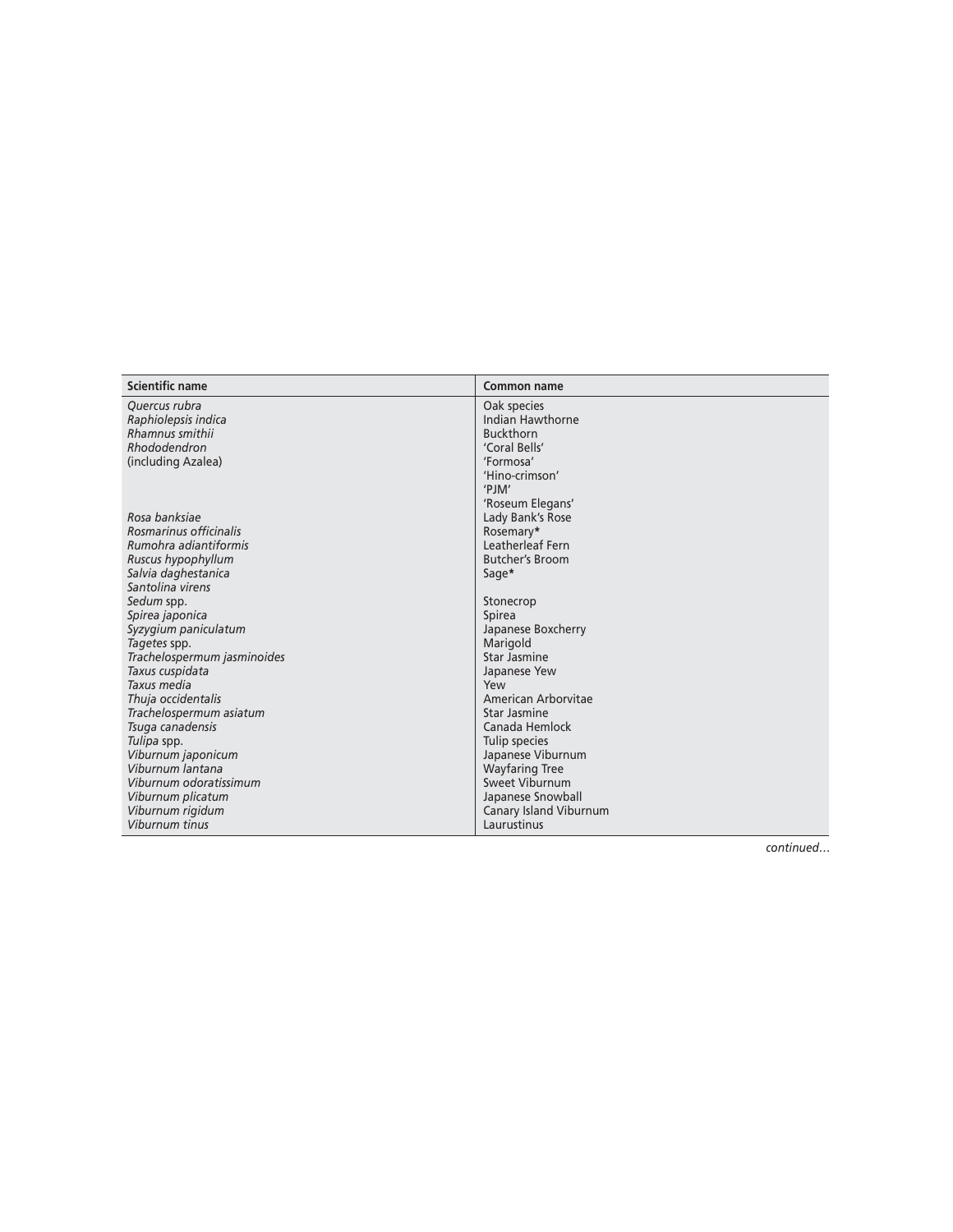## **Table 1. Tolerant Ornamental Species - All States** *(continued)*

| <b>Scientific name</b>  | Common name             |
|-------------------------|-------------------------|
| Viburnum trilobium      | <b>Cranberry Bush</b>   |
| Viburnum wrightii       | Leatherleaf Viburnum    |
| Vinca major             | Vinca                   |
| Vinca minor             | <b>Dwarf Periwinkle</b> |
| Viola x wittrockiana    | Pansy                   |
| Vitis spp.              | Grape*                  |
| Weigela florida         | Old Fashioned Weigela   |
| Yucca aloifolia         | Spanish Bayonet         |
| Yucca filamentosa       | Yucca, Adam's Needle    |
| Zauschneria californica | California Fushia       |

 **\***Do not use on food producing trees, vines, or plants.

 **\*\***Not for use on container grown plants.

**\*\*\***Use on landscape ornamentals only.

## **Table 2. Tolerant Ornamental Species/Varieties - All States Except CA**

| Scientific name       | Common name                    |
|-----------------------|--------------------------------|
| Abelia grandiflora    | Abelia: Sherwood               |
| Agapanthus orientalis |                                |
| Akebia quintata       | Five-Leaf or Chocolate Vine    |
| Allium cernuum        | Lady's Leek, Nodding Onion     |
| Anemone hybrida       | Japanese Anemone               |
| Aster spp.            | Aster: Bonny Blue, Purple Dome |
| Aster X frikartii     |                                |
| Athyrium filix-femina | Lady Fern; Fern Lady           |
| Bergenia cordifolia   |                                |
| Boltonia asteroides   | Snowbank                       |
| Bougainvillea spp.    | Bougainvillea                  |
| Callistemon citrinus  | Crimson Bottlebrush            |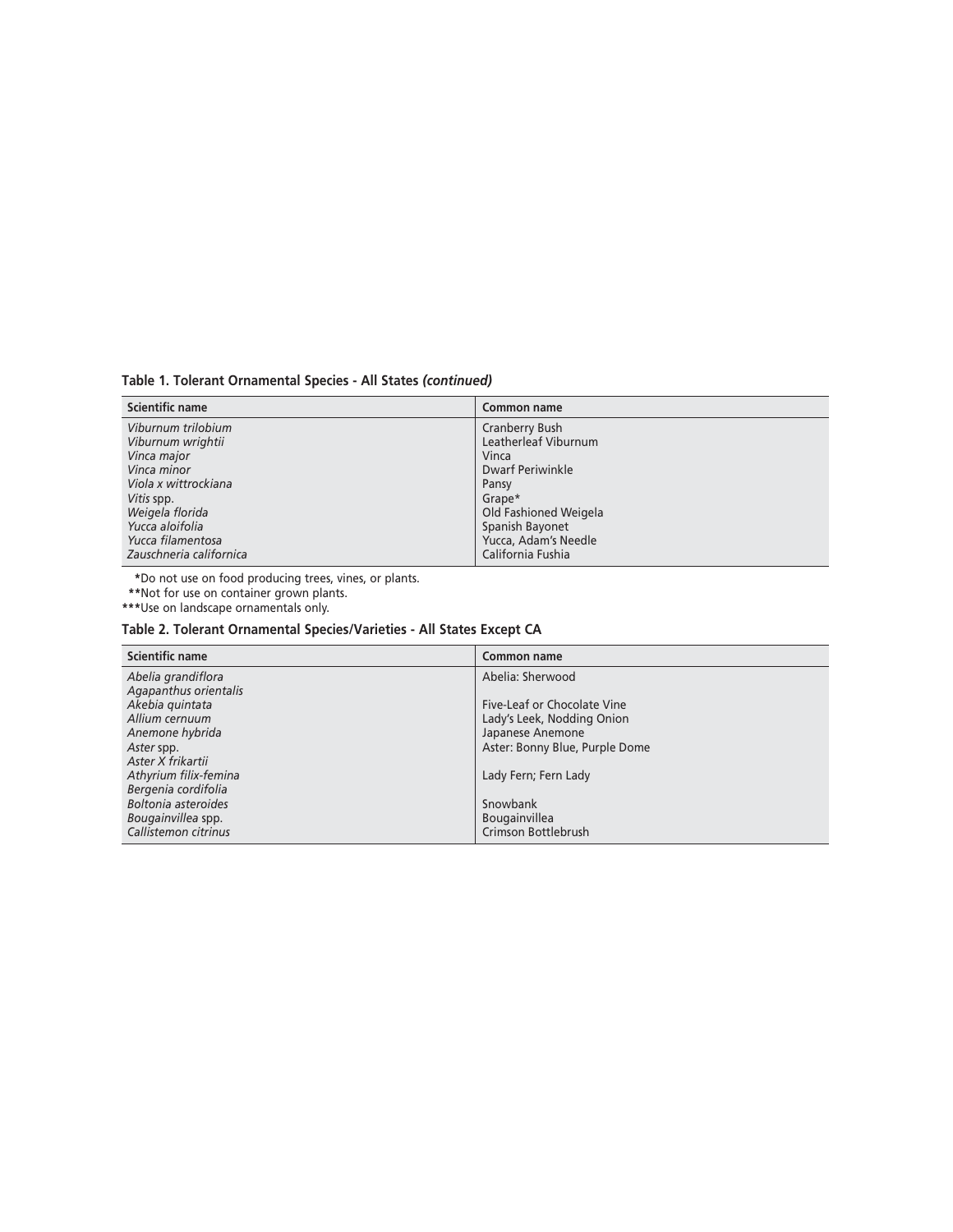| <b>Scientific name</b>            | <b>Common name</b>                              |  |  |
|-----------------------------------|-------------------------------------------------|--|--|
| Campanula carpatica               | Tussock Bellflower; (White Clips)               |  |  |
| Campis X tagliabuana              | Trumpet Creeper, Trumpet Flower;                |  |  |
|                                   | Madame Galen                                    |  |  |
| Ceratostigma plumbaginoides       |                                                 |  |  |
| Chrysanthemum nipponicum          |                                                 |  |  |
| Coreopsis spp.                    | Coreopsis (Calliopsis): Early Sunrise, Moonbeam |  |  |
| Crocosmia spp.                    | Lucifer                                         |  |  |
| Delosperma spp.                   | Cooperi Pink                                    |  |  |
| Delphinium spp.                   | Larkspur; Blue Elf                              |  |  |
| Dianthus deltoides                | Dianthus, Maiden Pinks 'Zing'                   |  |  |
| Dianthus gratianopolitanus        | <b>Cheddar Pink</b>                             |  |  |
| Echinacea purpurea                | Coneflower, Purple; Magnus                      |  |  |
| Forsythia suspensa                | Weeping Forsythia                               |  |  |
| Gaillardia spp.                   | Gaillardia, Blanket Flower: 'Goblin'            |  |  |
| Gaura spp.                        |                                                 |  |  |
| Gentiana dahurica                 | Gentian                                         |  |  |
| Geranium cinereum                 | Cranesbill                                      |  |  |
| Helianthemum spp.                 | Sunrose                                         |  |  |
| Heucherella spp.                  | Coral Bell; Bridget Bloom                       |  |  |
| Hibiscus spp.                     | Mallow; Disco Belle White                       |  |  |
| Hosta sieboldiana                 | Hosta, 'Searsucker'                             |  |  |
| Houttuynia cordata var. variegata |                                                 |  |  |
| Hydrangea macrophylla             | <b>Bigleaf Hydrangea</b>                        |  |  |
| Inula ensifolia                   |                                                 |  |  |
| Iris ensata                       | Sword-Leaved Iris; Jodlesong                    |  |  |
| Iris siberica                     | Siberian Iris; Cabernet                         |  |  |
| Juniperus davurica                | Parsoni                                         |  |  |
| Lagerstromia indica x fauriei     | Crape Myrtle; Tuscarora                         |  |  |
| Lantana montevidensis             | Weeping Lantana                                 |  |  |
| Lavender spp.                     | Lavender; Munstead                              |  |  |
| Leontopodium alpinum              | <b>Edelweiss</b>                                |  |  |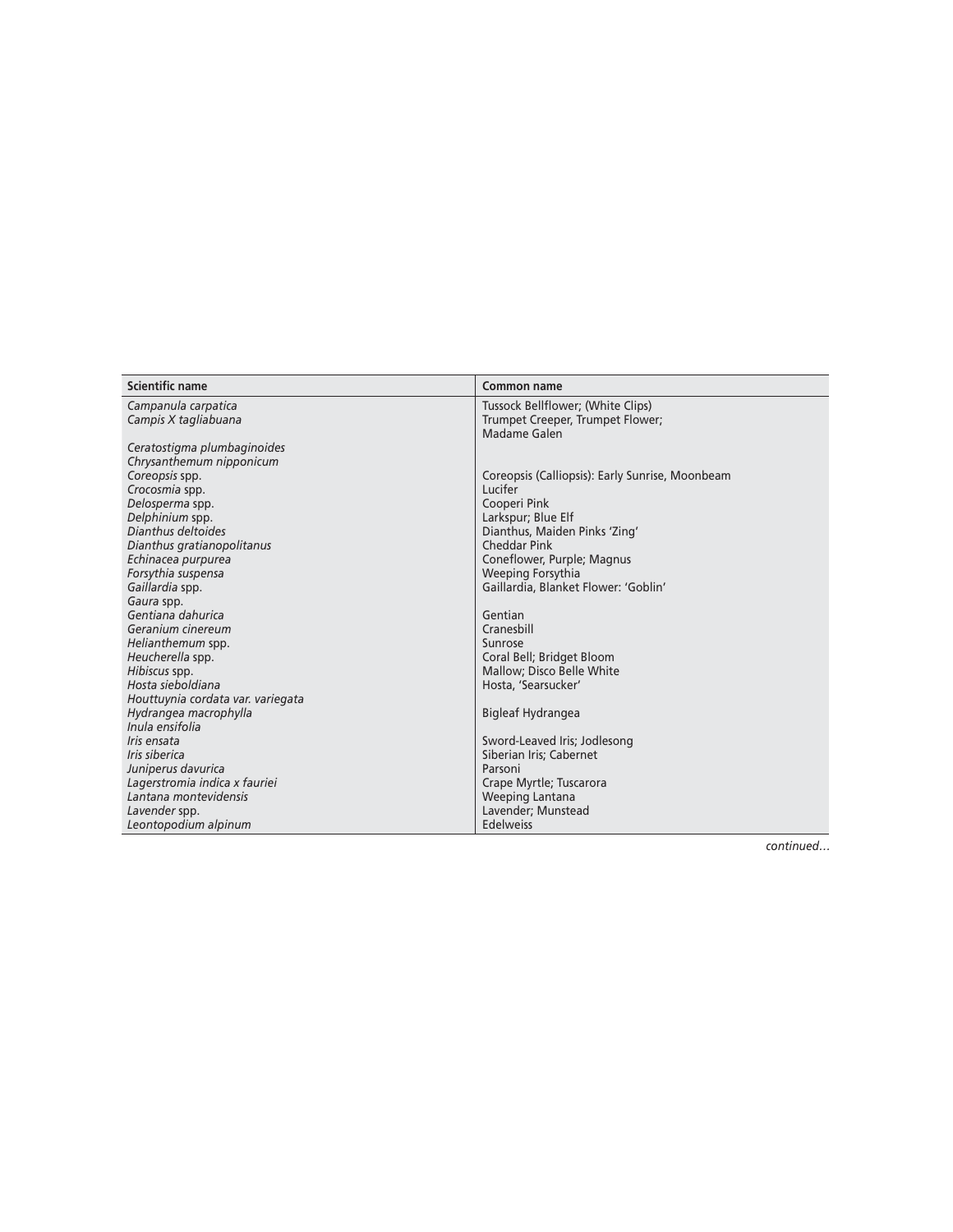| Table 2. Tolerant Ornamental Species/Varieties - All States Except CA (continued) |  |
|-----------------------------------------------------------------------------------|--|
|                                                                                   |  |

| <b>Scientific name</b>         | Common name                        |  |  |
|--------------------------------|------------------------------------|--|--|
| Ligustrum sinense              | Chinese Privet; Variegata          |  |  |
| Liriope muscari var. variegata | Liriope, Variegated                |  |  |
| Lobelia cardinalis             | Cardinal Flower, Indian Pink       |  |  |
| Loropetalum chinense           | Burgundy                           |  |  |
| Lythrum spp.                   | Loosestrife; Modern Pink           |  |  |
| Miscanthus sinensis            | Yaku Jima**, Silberfeder**         |  |  |
| Oenothera missourensis         | <b>Evening Primrose</b>            |  |  |
| Osmanthus heterophyllus        | Osmanthus (False Holly): Gulf Tide |  |  |
| Paeonia suffruticosa           | <b>Tree Peony</b>                  |  |  |
| Pennisetum setaceum            | Fountain Grass (Dwarf)**           |  |  |
| Physostegia virginiana         | Dragonhead, False; Vivid           |  |  |
| Ouercus shumardii              | Oak, Shumard's Red                 |  |  |
| Raphiolepsis umbellata         | Yedda Hawthorne                    |  |  |
| Rhododendron                   | 'Delaware Valley White'            |  |  |
| (including Azalea)             | 'Flame Creeper'                    |  |  |
|                                | 'Girard Crimson'                   |  |  |
|                                | 'George L. Tabor'                  |  |  |
|                                | 'Wakeiebisu'                       |  |  |
|                                | 'White Gumpo'                      |  |  |
| Rudbeckia spp.                 | Black-Eyed Susan: Goldstrum        |  |  |
| Saxifraga spp.                 | Saxifrage; Purple Dome             |  |  |
| Scabiosa spp.                  | <b>Pincushion Flower</b>           |  |  |
| Sedum cauticola                | Stonecrop; Lidakense               |  |  |
| Sedum dasyphyllum              | Stonecrop                          |  |  |
| Sedum spurium                  | Stonecrop; Dragon's Blood          |  |  |
| Spiraea bumalda                | Spirea: Anthony Waterer            |  |  |
| Syzygium paniculatum           | Australian Brushcherry             |  |  |
| Teucrium spp.                  | Germander                          |  |  |
| Thalictrum dipterocarpum       | <b>Meadow Rue</b>                  |  |  |
| Viburnum suspensum             | <b>Arrowood Viburnum</b>           |  |  |

**\*\***Not for use on container grown plants.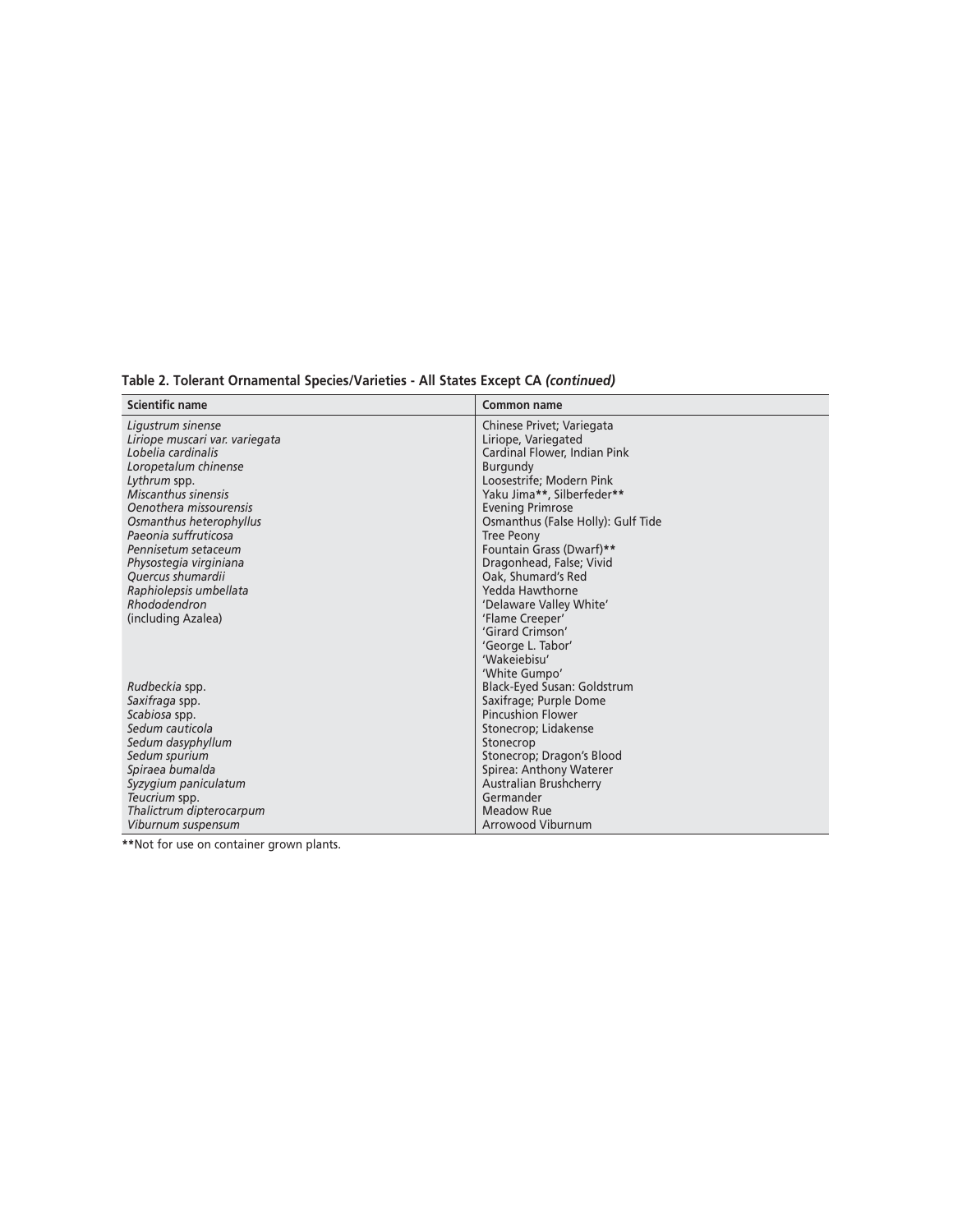## **NEW PLANTINGS, REPLANTING AND ROTATIONAL PLANTINGS**

Nursery, landscape, or non-cropped land areas treated with Barricade 4FL should be rotated only to ornamental species listed on this label for 1 year following application unless the following test has shown species safety:

Before planting a species not listed on this label, it is recommended that several test strips of an indicator plant such as wheat, sorghum or corn be sown into the treated area. If the indicator plants germinate and grow normally to a height of 12 inches with normal root development, it is safe to plant.

In areas disturbed by new plantings or replanting of labeled species, it may be necessary to retreat exposed soil to maintain satisfactory weed control, but do not apply more than 48 ozs./A per year.

## **STORAGE AND DISPOSAL**

Do not contaminate water, food, or feed by storage or disposal.

#### **Pesticide Storage**

For minor spills, leaks, or other accidental contamination, follow all precautions indicated on this label and clean up immediately. Take special care to avoid contamination of equipment and facilities during clean up and disposal of wastes. In the event of a major spill, fire, or other emergency, call 1-800-888-8372, day or night.

#### **Pesticide Disposal**

Wastes resulting from the use of this product may be disposed of on site or at an approved waste disposal facility.

#### **Container Handling [less than 5 gallons]**

Non-refillable container. Do not reuse or refill this container. Offer for recycling if available. Triple rinse container (or equivalent) promptly after emptying. Triple rinse as follows: Empty the remaining contents into application equipment or mix tank and drain for 10 seconds after the flow begins to drip. Fill the container <sup>1</sup>/4 full with water and recap. Shake for 10 seconds. Pour rinsate into application equipment or mix tank or store rinsate for later use and disposal. Drain for 10 seconds after the flow begins to drip. Repeat this procedure two more times. Then offer for recycling if available or puncture and dispose of container in a sanitary landfill, or by incineration, or, if allowed by state and local authorities, by burning. If burned, stay out of smoke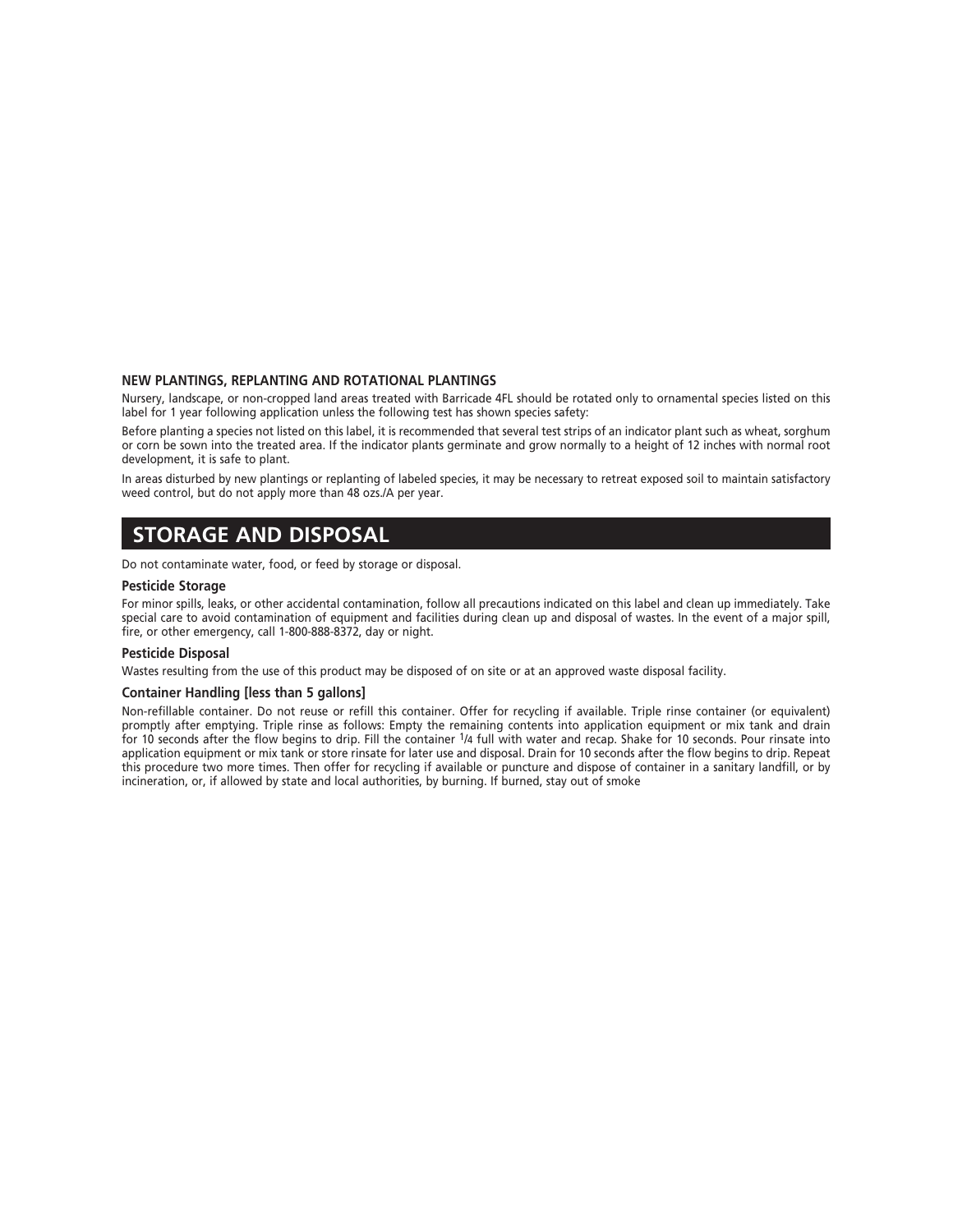## **Container Handling [Bulk/Mini-bulk]**

Non-refillable container. Do not reuse or refill this container. Offer for recycling if available. Triple rinse container (or equivalent) promptly after emptying. Triple rinse as follows: Empty the remaining contents into application equipment or a mix tank. Fill the container 1/4 full with water. Replace and tighten closures. Tip container on its side and roll it back and forth, ensuring at least one complete revolution, for 30 seconds. Stand the container on its end and tip it back and forth several times. Turn the container over onto its other end and tip it back and forth several times. Empty the rinsate into application equipment or a mix tank or store rinsate for later use and disposal. Repeat this procedure two more times. Then offer for recycling if available or puncture and dispose of in a sanitary landfill, or by incineration, or, if allowed by state and local authorities, by burning. If burned, stay out of smoke.

## **Chemigation**

Do not apply this product through any type of irrigation system unless instructed otherwise in this label.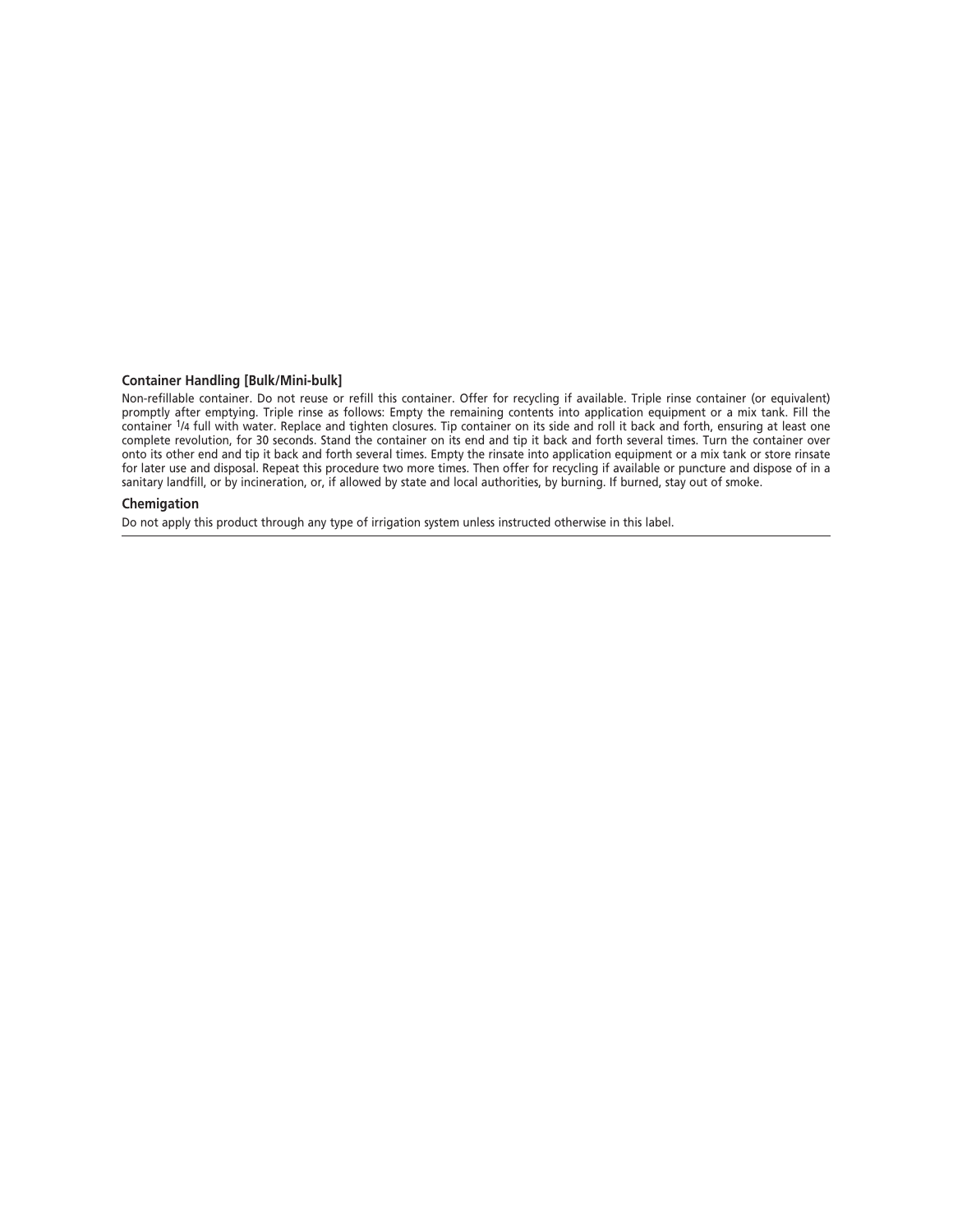Barricade®, Pennant Magnum®, Princep®, TouchdownPro®, the ALLIANCE FRAME the SYNGENTA Logo and the PURPOSE ICON are Trademarks of a Syngenta Group Company

Finale® trademark of Bayer AG

Gallery® and Goal® trademarks of Dow AgroSciences LLC

Roundup® trademark of Monsanto Company

©2012 Syngenta

For non-emergency (e.g., current product information), call Syngenta Crop Protection at 1-800-334-9481.

 $\overline{\mathbb{D}}$ 

Manufactured for: Syngenta Crop Protection, LLC P.O. Box 18300 Greensboro, North Carolina 27419-8300

**SCP 1139A-L10B 1211 4010535**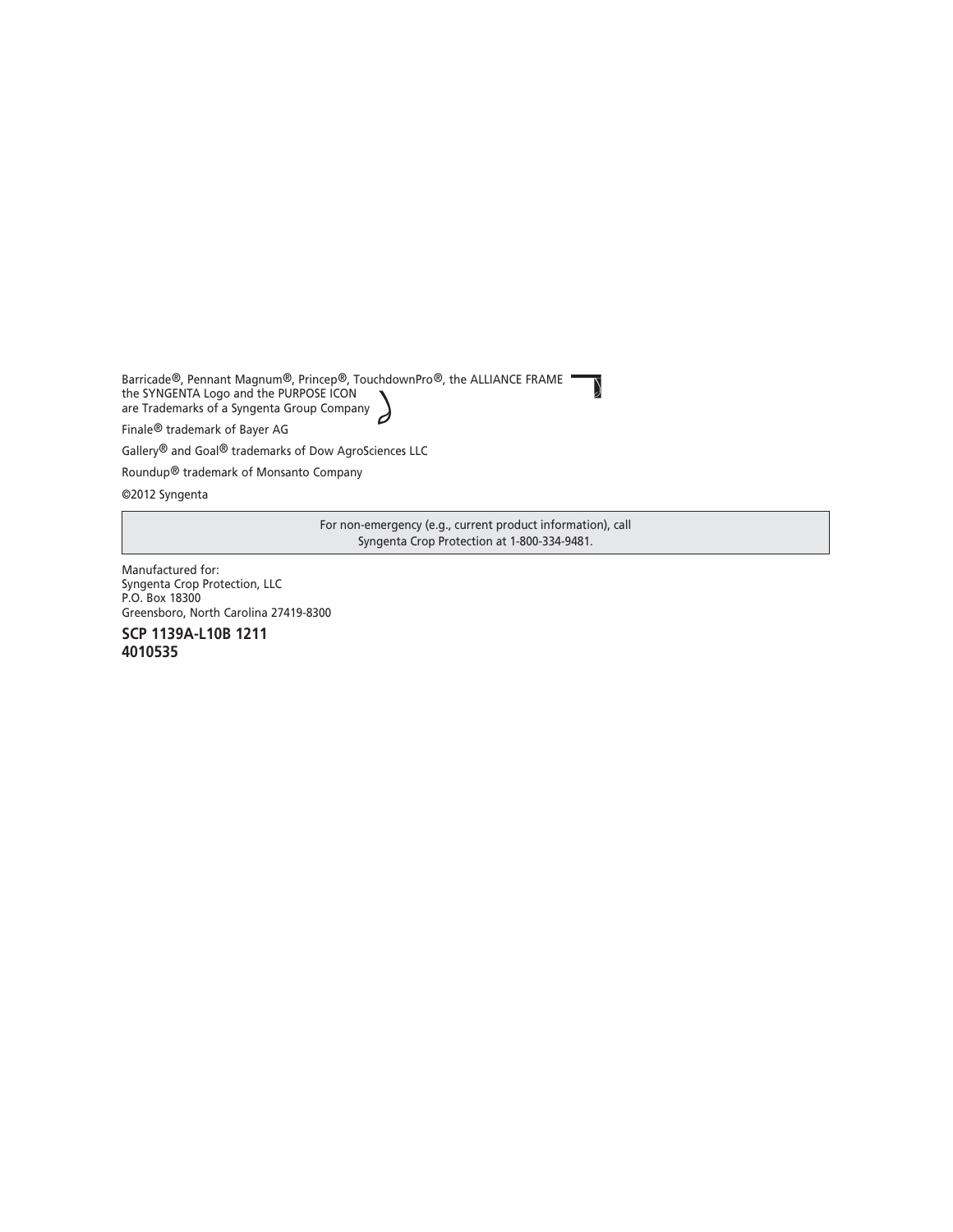# Barricade<sup>\*</sup>4FL

# **Herbicide**

For selective preemergence control of grass and broadleaf weeds in:

- established turfgrasses (excluding golf course putting greens), lawns, and sod nurseries
- container, field-grown, and landscape ornamentals
- established perennial and wildflower plantings
- Christmas tree farms

Active Ingredient:

| Active inquestion.  |  |        |
|---------------------|--|--------|
| Other Ingredients:  |  | 59.3%  |
| Total:              |  | 100.0% |
| *CAS No. 29091-21-2 |  |        |
|                     |  |        |

Barricade 4FL contains 4 pounds active ingredient per gallon. EPA Reg. No. 100-1139

EPA Est. 70815-GA-002

Barricade® and the Syngenta logo are trademarks of a Syngenta Group Company ©2012

Manufactured for: Syngenta Crop Protection, LLC P.O. Box 18300 Greensboro, North Carolina 27419-8300

**SCP 1139A-L10B 1211 4010535**

# **1 gallon**

**Net Contents**

# **KEEP OUT OF REACH OF CHILDREN. CAUTION**

See additional precautionary statements and directions for use inside booklet.

#### **AGRICULTURAL USE REQUIREMENTS**

Use this product only in accordance with its labeling and with the Worker Protection Standard, 40 CFR Part 170. Refer to supplemental labeling under "Agricultural Use Requirements" in the Directions For Use section for information about this standard.

### **NON-AGRICULTURAL USE REQUIREMENTS**

The requirements of this box apply to uses of this product that are **NOT** within the scope of the Worker Protection Standard for agricultural pesticides (40CFR part 170). The "WPS" applies when this product is used to produce agricultural plants on farms, forest or nurseries. Applicators and handlers should wear long-sleeved shirt, long pants, chemical resistant gloves, shoes with socks and protective eyewear. Thoroughly wash face and hands with soap and water after exposure and before eating or smoking. Launder exposed clothing before reuse. Do not allow reentry to treated areas until dust has settled and the turf grass or soil is dry.

## **STORAGE AND DISPOSAL**

Do not contaminate water, food, or feed by storage or disposal.

**Pesticide Storage:** For minor spills, leaks, or other accidental contamination, follow all precautions indicated on this label and clean up immediately. Take special care to avoid contamination of equipment and facilities during clean up and disposal of wastes. In the event of a major spill, fire, or other emergency, call 1-800-888-8372, day or night.

**Pesticide Disposal:** Wastes resulting from the use of this product may be disposed of on site or at an approved waste disposal facility.

**Container Handling:** Non-refillable container. Do not reuse or refill this container. Offer for recycling if available. Triple rinse container (or equivalent) promptly after emptying. Triple rinse as follows: Empty the remaining contents into application equipment or mix tank and drain for 10 seconds after the flow begins to drip. Fill the container 1/4 full with water and recap. Shake for 10 seconds. Pour rinsate into application equipment or mix tank or store rinsate for later use and disposal. Drain for 10 seconds after the flow begins to drip. Repeat this procedure two more times. Then offer for recycling if available or puncture and dispose of container in a sanitary landfill, or by incineration, or, if allowed by state and local authorities, by burning. If burned, stay out of smoke.

**Chemigation:** Do not apply this product through any type of irrigation system unless instructed